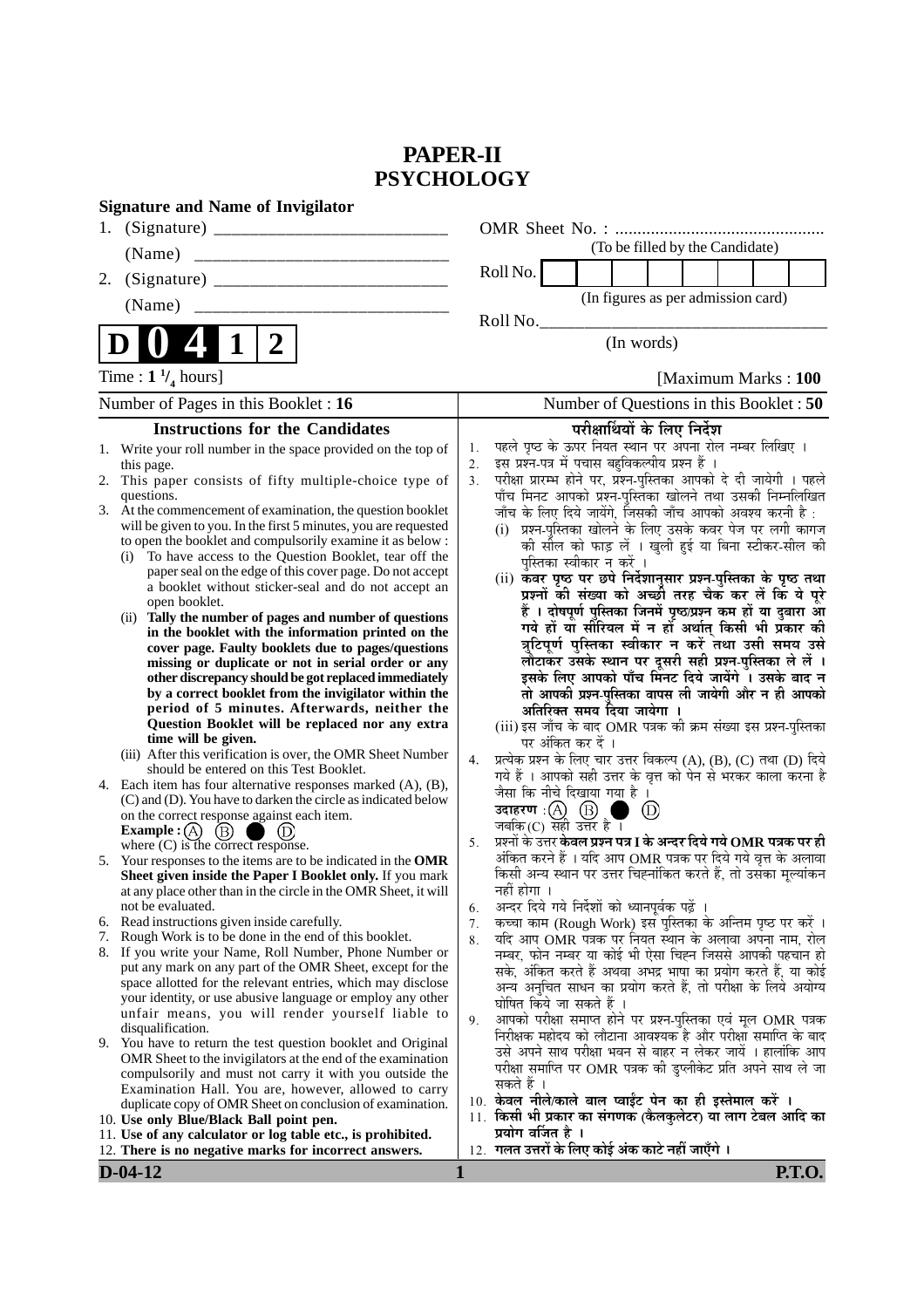# **PSYCHOLOGY Paper – II**

- **Note :** This paper contains **fifty (50)** objective type questions of **two (2)** marks each. **All** questions are compulsory.
- **1.** In an experiment the stimuli were presented to the subjects in certain order and after the presentation of stimuli their order was disturbed. In the test phase the subjects were needed to set them in the presented order. Which of the following methods was used in this experiment ?
	- (A) Recognition (B) Relearning
	- (C) Reconstruction (D) Recall
- **2.** Given below are two statements, one labelled as Assertion (A) and the other labelled as Reason (R). Indicate your answer using the codes given below :
	- **Assertion (A) :** If your teacher embarrasses you for asking a question in class, it is less likely that you would ask questions in class in future.
	- **Reason (R) :** Negative reinforcement reduces the occurrence of a behaviour.

## **Codes :**

- $(A)$  Both  $(A)$  and  $(R)$  are true and  $(R)$ is the correct explanation of (A).
- (B) Both  $(A)$  and  $(R)$  are true but  $(R)$  is not the correct explanation of (A).
- $(C)$  (A) is true, but  $(R)$  is false.
- (D) (A) is false, but (R) is true.
- **3.** What is the correct sequence of sympathetic and parasympathetic division given below ?
	- (A) Thoracic Sacral Cranial Cervical – Lumbar
	- (B) Cranial Lumbar Thoracic Cervical – Sacral
	- (C) Sacral Cervical Thoracic Cranial – Lumbar
	- (D) Sacral Cranial Cervical Thoracic – Lumbar
- **4.** The human ear can generally hear sounds ranging from
	- $(A)$  20 1000 Hz
	- (B)  $10 2000$  Hz
	- $(C)$  20 2000 Hz
	- (D)  $1000 5000$  Hz
- **5.** Match List I with List II and indicate your answer using codes given below :

| $List-I$          | $List-II$ |
|-------------------|-----------|
| (Personality      | (Focus)   |
| <b>Theories</b> ) |           |

- p. Behaviourists 1. Self-concepts
- q. Psychodynamic 2. Habits
- r. Biological 3. Childhood fixations
- s. Humanistic 4. Inheritance of genes

**Codes :** 

|         | р | a | r | S |
|---------|---|---|---|---|
| (A)     |   | 3 | 4 | 2 |
| (B) 2   |   | 4 | 3 |   |
| $(C)$ 2 |   | 3 | 4 |   |
| (D)     |   | Δ | 2 | 3 |

- **6.** The chronological age that most typically corresponds to a given level of performance is called
	- (A) Intelligence Quotient
	- (B) Maturation
	- (C) Mental age
	- (D) None of the above
- **7.** The role of unconscious in creative thinking is known as the process of
	- (A) Verification
	- (B) Illumination
	- (C) Inoculation
	- (D) Incubation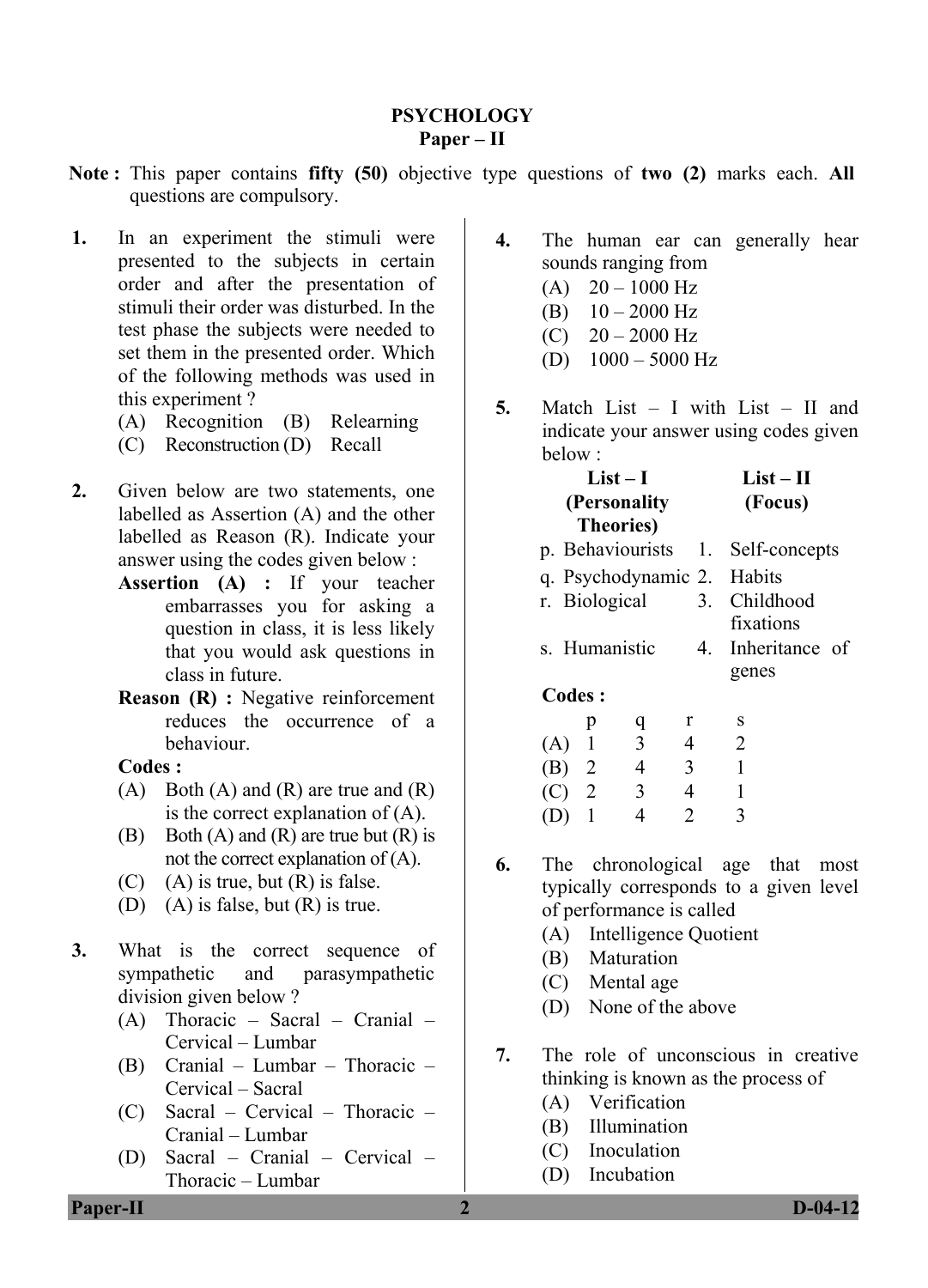# मनोविज्ञान

# **¯ÖÏ¿®Ö¯Ö¡Ö – II**

**निर्देश :** इस प्रश्नपत्र में **पचास (50)** बह-विकल्पीय प्रश्न हैं । प्रत्येक प्रश्न के **दो (2)** अंक हैं । सभी प्रश्न अनिवार्य हैं ।

- 1. एक प्रयोग में प्रयोज्यों के समक्ष उद्दीपकों का प्रस्तुतीकरण एक विशिष्ट क्रम में करने के बाद उनका क्रम भंग कर दिया गया । मापन के समय प्रयोज्यों को उन्हें प्रस्तुत किये गये क्रम में रखना था । इस प्रयोग में निम्नलिखित में से कौन सी विधि का उपयोग किया गया ?
	- $(A)$  अभिज्ञान
	- $(B)$  पुन:अधिगम
	- (C) पुन:रचना
	- $(D)$  स्मरण
- 2. नीचे दो कथन दिए गए हैं. एक को अभिकथन (A) और दूसरे को कारण (R) का नाम दिया गया है। नीचे दिये कुटों की सहायता से अपना उत्तर बताएँ :
	- **अभिकथन (A) :** यदि आपका शिक्षक कक्षा में प्रश्न पूछने के लिये आपको लज्जित करता है, तो यह कम संभावित है कि आप भविष्य में कक्षा में प्रश्न पूछेंगे ।
	- **कारण (R) :** नकारात्मक पुनर्बलन-व्यवहार की पुन: उपस्थिति को घटाता है ।
	- **Ûæú™ü :**
	- $(A)$   $(A)$  और  $(R)$  दोनों सत्य हैं और  $(R)$ ,  $(A)$  की सही व्याख्या है ।
	- (B) (A) और (R) दोनों सत्य हैं, परन्तु (R),  $(A)$  की सही व्याख्या नहीं है ।
	- (C) (A) सत्य है, परन्तु (R) असत्य है।
	- (D) (A) असत्य है, परन्तु (R) सत्य है।
- 3. नीचे दिए गए सहानुभूतिक और सहानुभूतिक परक विभाजन का सही अनुक्रम क्या है ?
	- $(A)$  वक्ष सेक्रमी कपाल ग्रीवा कटि
	- $(B)$  कपाल कटि वक्ष ग्रीवा सेक्रमी
	- (C) सेक्रमी ग्रीवा वक्ष कपाल कटि
	- $(D)$  सेक्रमी कपाल ग्रीवा वक्ष कटि
- 4. मनुष्य के कान सामान्यत: कितनी दूरी (रेंज) तक की आवाज़ सुन सकते हैं ?
	- $(A)$  20 1000 Hz
	- (B)  $10 2000$  Hz
	- $(C)$  20 2000 Hz
	- (D)  $1000 5000$  Hz
- **5.** सूची I को सूची II के साथ मिलाएँ और नीचे  $\overline{6}$ ए गए कटों के माध्यम से उत्तर को मिलाएँ  $\cdot$

|                        | सूची – I                |                | सूची – II        |
|------------------------|-------------------------|----------------|------------------|
| (व्यक्तित्व सिद्धान्त) |                         |                | (केन्द्र बिन्दु) |
| p. व्यवहारवादी         |                         |                | 1. स्व-धारणा     |
| q. मनोगतिक             |                         | 2.             | आदतें            |
| r. जैविक               |                         | 3.             | बालपन            |
|                        |                         |                | स्थिरीकरण        |
| s. मानवतावादी          |                         |                | 4. जीन्स का      |
|                        |                         |                | वंशानुगत होना    |
| कूट :                  |                         |                |                  |
| p                      | q                       | r              | S                |
| $(A)$ 1                | $\overline{\mathbf{3}}$ | $\overline{4}$ | 2                |
| (B) 2                  | $\overline{4}$          | 3              | 1                |
| $(C)$ 2                | $\overline{3}$          | $\overline{4}$ | 1                |
| (D)                    | $\overline{4}$          | $\overline{2}$ | 3                |

- 6. कालानक्रमिक आयु जो सर्वाधिक ठेठ रूप से निष्पादन के प्रदत्त स्तर के अनुरूप होती है, क्या कहलाती है ?
	- $(A)$  बद्धिलब्धि
	- (B) परिपक्वन
	- (C) मानसिक आयु
	- (D) उपर्युक्त में से कोई नहीं
- 7. सृजनात्मक सोच में अचेतन की भूमिका किस प्रक्रिया के नाम से जानी जाती है ?
	- $(A)$  सत्यापन
	- $(B)$  प्रदीप्ति
	- (C) टीकाकरण
	- (D) उष्मायन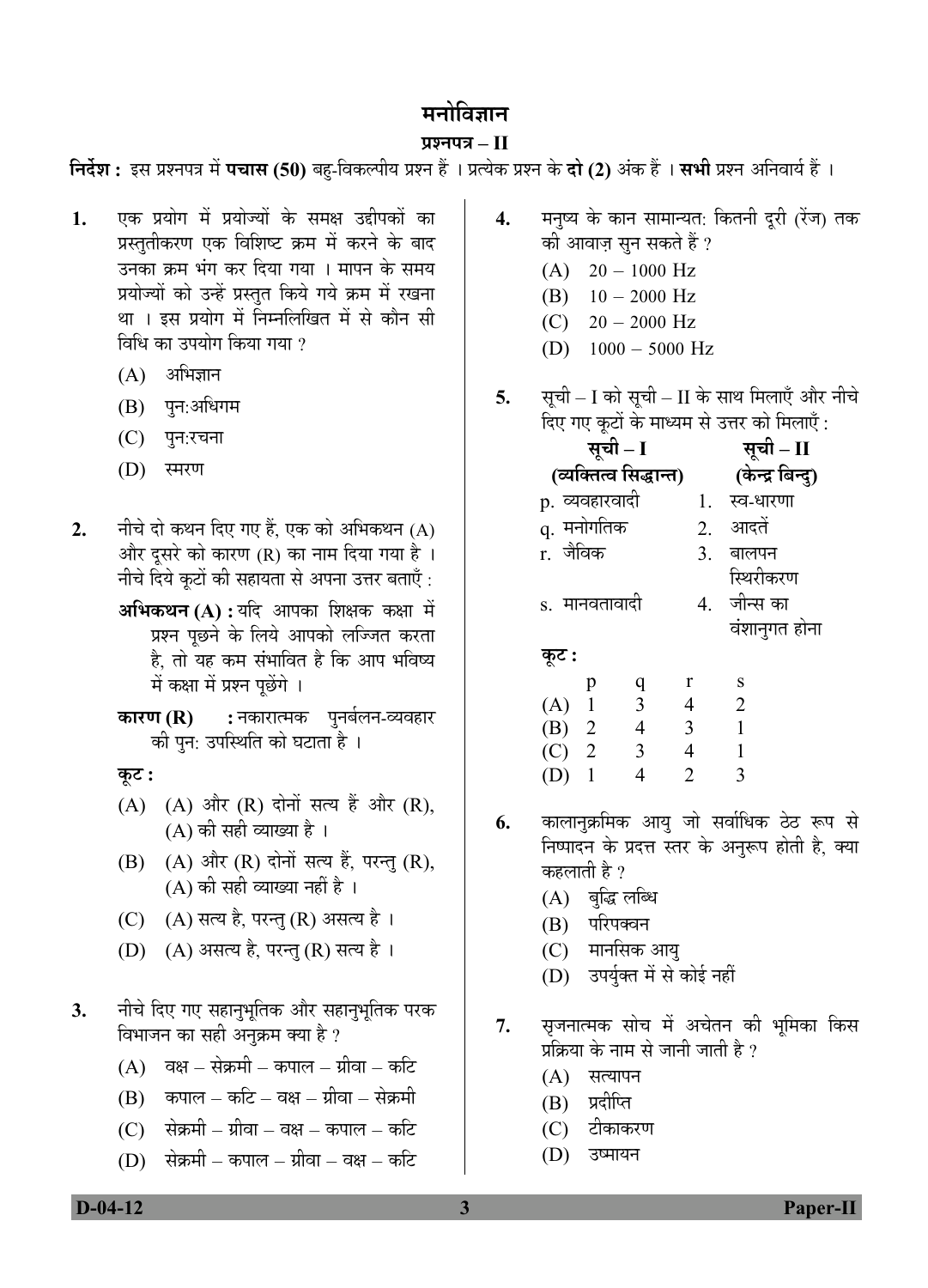- **8.** Which factor is not much related to happiness?
	- (A) High self-esteem
	- (B) Educational level
	- (C) Close friendship or satisfactory marriage
	- (D) Meaningful religious faith
- **9.** Which is the correct order of 'Products' given by Guilford ?
	- (A) Units, Relations, Classes, Systems, Implications, Transformations
	- (B) Units, Classes, Systems, Relations, Implications, Transformations
	- (C) Units, Classes, Relations, Systems, Transformations, Implications
	- (D) Units, Classes, Systems, Relations, Transformations, Implications
- **10.** Which is not the obstacle to problem solving ?
	- (A) Confirmation bias
	- (B) Fixation
	- (C) Mental Set
	- (D) Heuristics
- **11.** Given below are two statements, one labelled as Assertion (A), and the other labelled as Reason (R). Indicate your answer using the codes given below :
	- **Assertion (A) :** Algorithm is a logical rule that guarantees solving a particular problem.
	- **Reason (R) :** One can find the solution even to complex problems by following step by step procedure.

- (A) Both (A) and (R) are true, but (R) is not the correct explanation  $of (A)$ .
- (B) Both (A) and (R) are true and (R) is the correct explanation of (A).
- $(C)$  (A) is true, but  $(R)$  is false.
- (D) (A) is false, but  $(R)$  is true.
- **12.** Which of the following statements concerning reinforcement is correct ?
	- (A) Learning is most rapid with partial reinforcement, but continuous reinforcement produces the greatest resistance to extinction.
	- (B) Learning is most rapid with continuous reinforcement but partial reinforcement produces the greatest resistance to extinction.
	- (C) Learning is the fastest and resistance to extinction is the greatest after continuous reinforcement.
	- (D) Learning is the fastest and resistance to extinction is the greatest following partial reinforcement.
- **13.** The sentence "Blue Jeans wear false smiles" has correct but incorrect \_\_\_\_\_\_\_\_.
	- (A) Morphemes; phonemes
	- (B) Phonemes; morphemes
	- (C) Semantics; syntax
	- (D) Syntax; semantics
- **14.** Match the following lists according to the types and characteristics of thinking :

#### **List – I (Types of Thinking) List – II (Characteristics)**

- p. Autistic thinking 1. Reasoning
- q. Realistic thinking 2. Drawing facts
- r. Convergent thinking 3. Unusual uses
- s. Creative thinking 4. Fantasy **Codes :**

|         | p | a | r                           | S |
|---------|---|---|-----------------------------|---|
| (A)     |   | 3 | 4                           | 2 |
| $(B)$ 3 |   |   | 2                           | 4 |
| $(C)$ 2 |   |   | 3                           | 4 |
| (D)     | 4 |   | $\mathcal{D}_{\mathcal{L}}$ | 3 |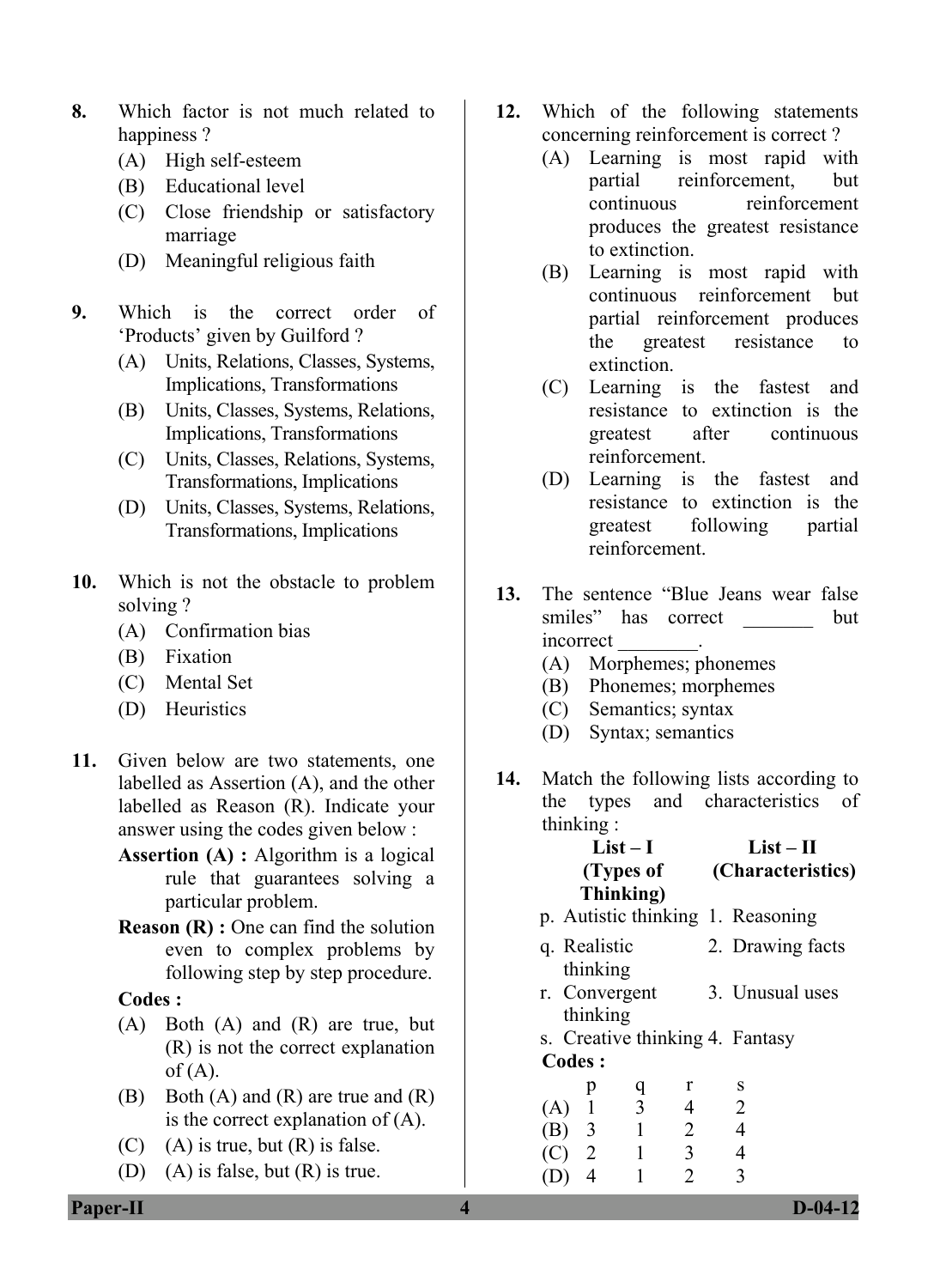- 8. कौन सा कारक खुशी/प्रसन्नता के साथ अधिक सम्बन्धित नहीं है ?
	- (A) उच्च स्व-प्रतिष्ठा
	- (B) शैक्षिक स्तर
	- (C) घनिष्ट मित्रता या संतोषजनक विवाह
	- (D) अर्थपूर्ण धार्मिक विश्वास
- 9. गिलफोर्ड द्वारा दिया गया 'उत्पादों' का सही क्रम क्या है ?
	- (A) इकाइयाँ, सम्बन्ध, वर्ग, व्यवस्थाएँ, <u>नि</u>हितार्थ. रूपान्तरण
	- (B) इकाइयाँ, वर्ग, व्यवस्थाएँ, सम्बन्ध, <u>नि</u>हितार्थ. रूपान्तरण
	- (C) इकाइयाँ, वर्ग, सम्बन्ध, व्यवस्थाएँ, रूपान्तरण. निहितार्थ
	- (D) इकाइयाँ, वर्ग, व्यवस्थाएँ, सम्बन्ध, रूपान्तरण, निहितार्थ
- 10. समस्या समाधान की बाधा कौन सी नहीं है ?
	- (A) पश्टि पूर्वाग्रह
	- (B) स्थायीकरण
	- (C) मानसिक प्रवृत्ति
	- (D) अन्वेषणकारी/स्वान्*भविकी*
- 11. नीचे दो कथन दिए गए हैं, एक को अभिकथन (A) और दूसरे को कारण (R) का नाम दिया गया है । नीचे दिये गये कूटों की सहायता से अपना उत्तर बताइए $\,$  :
	- **अभिकथन (A) :** अलगॉरिथ्म तार्किक नियम है जो एक विशेष समस्या का समाधान सुनिश्चित करता है ।
	- **कारण (R) :** क्रमबद्ध कार्यप्रक्रिया को अपनाने से जटिल समस्याओं का भी समाधान ज्ञात किया जा सकता है ।

# **Ûæú™ü :**

- (A) (A) और  $(R)$  दोनों सत्य हैं और  $(R)$ ,  $(A)$  की सही व्याख्या नहीं है ।
- $(B)$   $(A)$  और  $(R)$  दोनों सत्य हैं और  $(R)$ , (A) की सही व्याख्या है ।
- (C)  $(A)$  सत्य है, परन्तु (R) असत्य है।
- (D) (A) असत्य है, परन्तु (R) सत्य है।
- 12. पुनर्बलन/प्रबलीकरण के सम्बन्ध में निम्नलिखित कथनों में से कौन सा सही है ?
	- $(A)$  आंशिक प्रबलीकरण के साथ अधिगम सर्वाधिक तेज होता है, परन्तु सतत प्रबलीकरण विलोप के प्रति वृहदत्तम विरोध उत्पन्न करता है ।
	- (B) सतत प्रबलीकरण के साथ अधिगम सर्वाधिक तेज होता है परन्तु आंशिक प्रबलीकरण विलोप का वृहदत्तम विरोध उत्पन्न करता है ।
	- $(C)$  सतत प्रबलीकरण के बाद, अधिगम सबसे शीघ्र और विलोप का विरोध वृहदत्तम होता है ।
	- $(D)$  अांशिक प्रबलीकरण के कारण अधिगम सर्वाधिक शीघ्र और विलोप का विरोध वृहदत्तम होता है ।
- 13. "ब्लू जीन्स वियर फॉल्स स्माइल्*स*" इस वाक्य में सही है और <sup>गलत हैं</sup>।
	- $(A)$  रूपिम : स्वनिम
	- $(B)$  स्वनिम : रूपिम
	- (C) अर्थ विषयी ; वाक्य विन्यास
	- (D) वाक्य विन्यास : अर्थ विषयी
- 14. सूची I (सोच के प्रकार) को सूची II (सोच की <u>विशेषताएँ) के साथ समेलित करें :</u>

|         | सूची – I          |                 |   |                | सूची – II                    |
|---------|-------------------|-----------------|---|----------------|------------------------------|
|         |                   | (सोच के प्रकार) |   |                | (सोच की विशेषताएँ)           |
|         |                   | p. स्वलीन सोच   |   |                | 1 तर्कना                     |
|         |                   | q. वास्तविक सोच |   |                | 2. तथ्य निकालना              |
|         |                   | r. अभिसारी सोच  |   |                | 3. असाधारण उपयोग             |
|         | s.  सृजनात्मक सोच |                 |   |                | 4. स्वैरकल्पना<br>(फैन्टेसि) |
| कूट :   |                   |                 |   |                |                              |
|         |                   | p               | q | r              | S                            |
| $(A)$ 1 |                   |                 | 3 | $\overline{4}$ | $\overline{2}$               |
| $(B)$ 3 |                   |                 | 1 | $\overline{2}$ | $\overline{4}$               |
| (C)     |                   | $\overline{2}$  | 1 | 3              | 4                            |
|         |                   | 4               | 1 | 2              | 3                            |
|         |                   |                 |   |                |                              |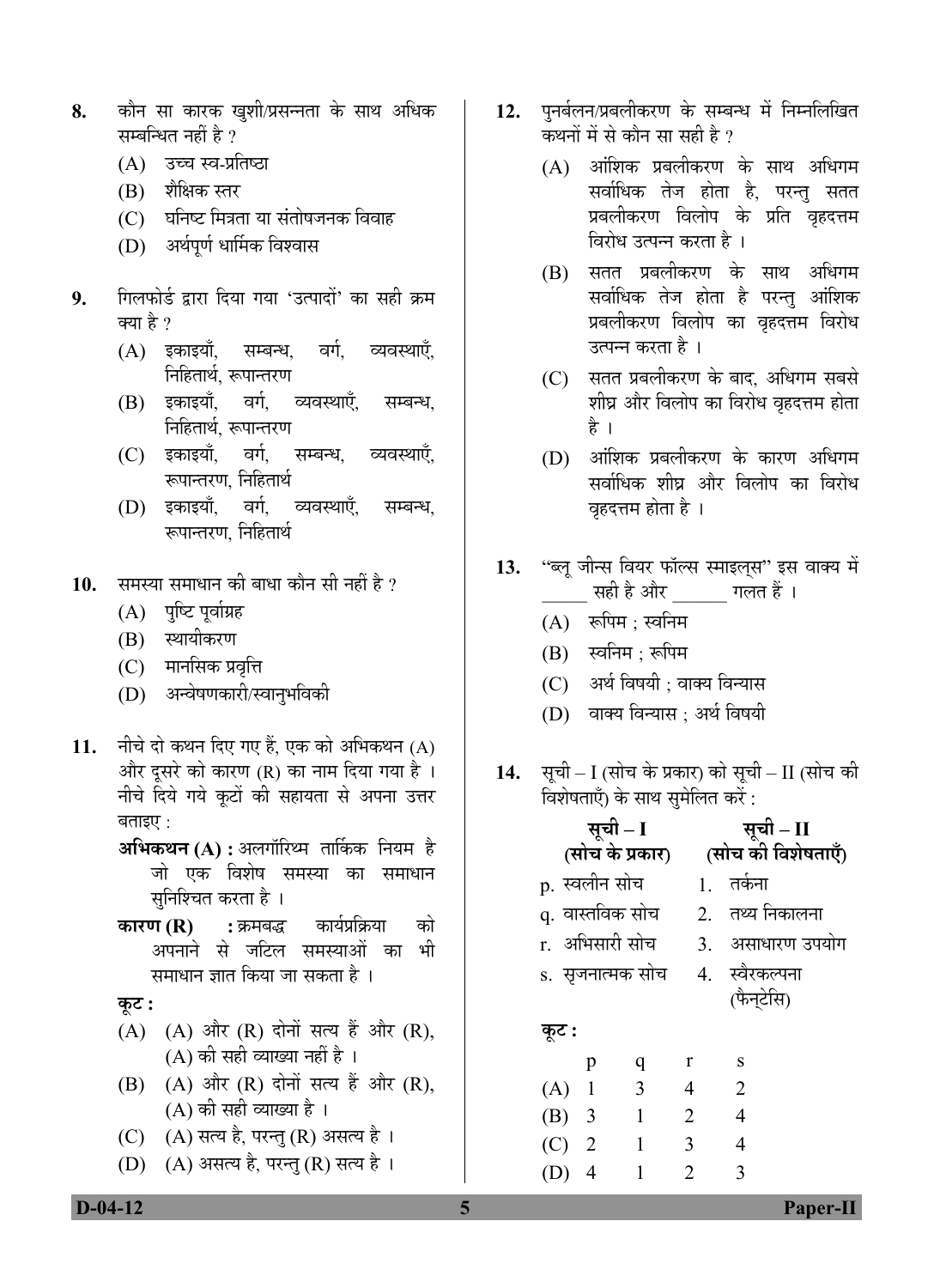- **15.** The main function of autoclitic behaviour is to
	- 1. Qualify responses
	- 2. Express relations
	- 3. Providing a grammatical framework for verbal behaviour

- $(A)$  1 only
- (B) 2 and 3 only
- (C) 1 and 3 only
- (D) 1, 2 and 3
- **16.** The phi-phenomenon, stroboscopic motion induced motion and autokinetic motion are all
	- (A) Pictorial cues
	- (B) Apparent motion
	- (C) Double images
	- (D) Non-verbal cues
- **17.** Which one of the following is the most important feature of the defense mechanism of Rationalization ?
	- (A) Going back to an earlier stage of development.
	- (B) Justifying one's actions.
	- (C) Magically atoning for certain acts that give rise to guilt.
	- (D) Attributing one's emotions to other persons.
- **18.** "People control basic anxiety by moving toward, away from, and against others." Which group of personality

psychologists theorized this statement ?

- (A) Psychoanalytic
- (B) Neo-Freudian
- (C) Social learning
- (D) Cognitive
- **19.** A psychotic person would probably score the highest on which MMPI-2 scale ?
	- (A) Depression
	- (B) Hysteria
	- (C) Schizophrenia
	- (D) Mania

**20.** Match List – I with List – II and indicate your answer by using the codes given below the lists :

| $List-I$      | $List-H$              |
|---------------|-----------------------|
| (Part of eye) | (Function)            |
| p. Pupil      | 1. Focus images<br>on |
|               | the retina.           |
| q. Iris       | 2. Begin<br>the       |
|               | processing<br>οf      |
|               | visual information.   |
| r. Lens       | 3. Allows light<br>to |
|               | enter.                |
| s. Retina     | 4. Controls the size  |
|               | of the pupil.         |
| Codes:        |                       |
|               | S                     |

| ∼              |         |   | ້              |
|----------------|---------|---|----------------|
|                | 2       | 3 | 4              |
| $(B)$ 3        | 4       |   | 2              |
|                | 3       | 4 | $\overline{2}$ |
| $\overline{4}$ | 2       |   | 3              |
|                | $(C)$ 1 | ч |                |

**21.** Learning by imitating others' behaviour is called learning. The researcher best known for studying this type of learning is

- (A) Observational : Bandura
- (B) Secondary : Pavlov
- (C) Observational : Watson
- (D) Secondary : Skinner
- **22.** As we enter a movie theatre from bright light the visual sensitivity increases and within 5-10 minutes we are able to see under low levels of illumination. This is due to
	- (A) Visual acuity
	- (B) Dark adaptation
	- (C) Saturation
	- (D) Transduction
- **23.** Which of the following internal conditions determine perceptual process ?
	- 1. Intelligence 2. Emotion
	- 3. Motivation 4. Information
	- $(A)$  1 and 2 only  $(B)$  2 and 3 only
	- (C) 2 and 4 only (D) 1 and 4 only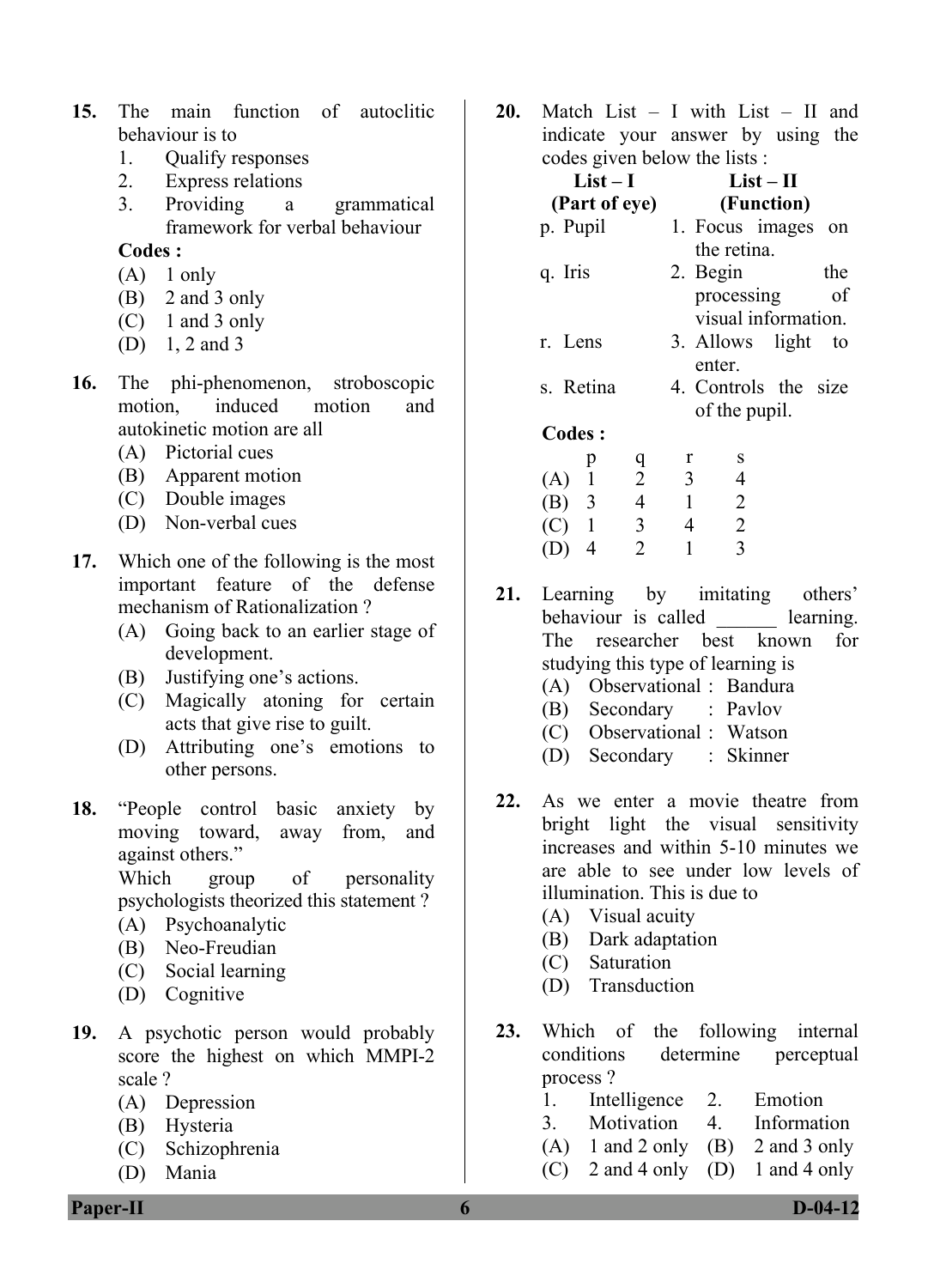|     | ऑटोक्लिटिक व्यवहार का मुख्य कार्य क्या है ? |
|-----|---------------------------------------------|
| 15. |                                             |
|     |                                             |
|     |                                             |

- 1. प्रतिक्रियाओं को विशेषित करना
- 2. सम्बन्धों को व्यक्त करना
- 3. मौखिक व्यवहार के लिए व्याकरणीय रूपरेखा प्रदान करना
- <u>क</u>ृट :
- $(A)$  सिर्फ 1
- $(B)$  सिर्फ 2 और 3
- $(C)$  सिर्फ 1 और 3
- $(D)$  1, 2 और 3
- 16. फाई-परिदृश्य, घूर्णनदर्शी गति, उत्प्रेरित गति और स्वत: गतिक गति, सभी क्या हैं ?
	- (A) चित्रमय संकेत
	- $(B)$  दृश्यमान गति
	- (C) दोहरी छवियाँ
	- (D) गैर-वाचिक संकेत
- 17. नीचे दी गई युक्तिकरण की रक्षा क्रियाविधि में सबसे महत्त्वपूर्ण क्या है ?
	- (A) विकास की प्रारम्भिक अवस्था में वापस जाना ।
	- $(B)$  अपनी क्रियाओं को पमाणित करना ।
	- (C) कुछ कृत्य जो आत्म ग्लानि को जन्म दें उनका चमत्कारी ढंग से प्रायश्चित करना ।
	- (D) अपने संवेदों को दुसरे व्यक्तियों के संवेदों पर आरोपित करना ।
- 18. "व्यक्ति मूल दृश्चिंता पर अन्य व्यक्तियों की ओर जाकर, उनसे दुर जाकर, और उनके विरुद्ध जाकर नियन्त्रण करते है<sup>ा</sup>"

किस ग्रुप के व्यक्तित्व मनोवैज्ञानिकों ने यह सिद्धान्त प्रस्तुत किया है ?

- (A) मनोविश्लेषणात्मक
- (B) नियो फ्रॉयडियन
- (C) सामाजिक अधिगम
- $(D)$  संज्ञानात्मक
- <u>19. एक मनस्तापी व्यक्ति को संभवत:</u> किस एम.एम.पी.आई-2 स्केल पर उच्चतम अंक प्राप्त होंगे $\gamma$ 
	- (A) अवसाद (B) हिस्टीरिया
	- (C) मनोविदलता (D) उन्माद

20. सूची – I को सूची – II के साथ मिलाएँ और नीचे दिए गए कूटों के प्रयोग से अपना उत्तर अंकित करें :

| सूची – I                                                         | सूची – II                                                                                                                        |
|------------------------------------------------------------------|----------------------------------------------------------------------------------------------------------------------------------|
| (ऑंख का                                                          | (कार्य)                                                                                                                          |
| एक भाग)                                                          |                                                                                                                                  |
| p. पुतली                                                         | 1. रेटिना पर छवि केन्द्रित करता<br>है                                                                                            |
| q. आइरिस                                                         | 2. दृष्टिक सूचना प्रक्रिया आरम्भ<br>करता है ।                                                                                    |
| r. लेन्स                                                         | 3. प्रकाश को प्रवेश करने देता है ।                                                                                               |
| s. रेटिना                                                        | 4. पुतली के आकार पर नियन्त्रण<br>रखता है ।                                                                                       |
| कोड :                                                            |                                                                                                                                  |
| $\begin{bmatrix} p \\ 1 \\ 3 \end{bmatrix}$<br>(A)<br>(B)<br>(C) | r<br>$\frac{8}{4}$<br>$\begin{array}{c} q \\ 2 \\ 4 \end{array}$<br>$\overline{3}$<br>$\overline{1}$<br>$\overline{2}$<br>3<br>4 |
| 4<br>(D)                                                         | 3<br>$\overline{2}$                                                                                                              |

- 21. दूसरे के व्यवहार का अनुकरण करते हुए सीखना कौन सा अधिगम कहलाता है ? और इस प्रकार के अधिगम का अध्ययन करने वाला सुप्रसिद्ध शोध कर्ता कौन है ?
	- (A) प्रेक्षणमूलक : बंदुरा

 $(D)$  4

- $(B)$  गौण : पावलोव
- (C) प्रेक्षणमृलक : वॉटसन
- (D) गौण : स्किन्नर
- 22. जब हम चमकती रोशनी से फिल्म थियेटर में प्रवेश करते हैं तो दृष्टि संवेदनशीलता बढ़ जाती है और 5-10 मिनटों के अन्दर हम प्रकाश व्यवस्था के दो स्तरों के अंतर्गत देख पाते हैं । ऐसा किस कारण से होता है ?
	- (A) दृष्टि तीक्ष्णता
	- (B) तम व्यनुकूलन
	- (C) संतृप्ति
	- (D) परांतरित्रीय (ट्रान्सडक्शन)
- 23. निम्नलिखित में से कौन सी आन्तरिक स्थितियाँ प्रात्यक्षिक प्रक्रिया को निर्धारित करती हैं ?
- 1. ²Öãרü 2. ÃÖÓ¾ÖêÝÖ
	- 3. अभिप्रेरणा 4. सूचना<br>(A) सिर्फ 1 और 2 (B) सिर्फ 2
	- $(B)$  सिर्फ 2 और 3
	- (C) सिर्फ 2 और 4 (D) सिर्फ 1 और 4

 **D-04-12 7 Paper-II**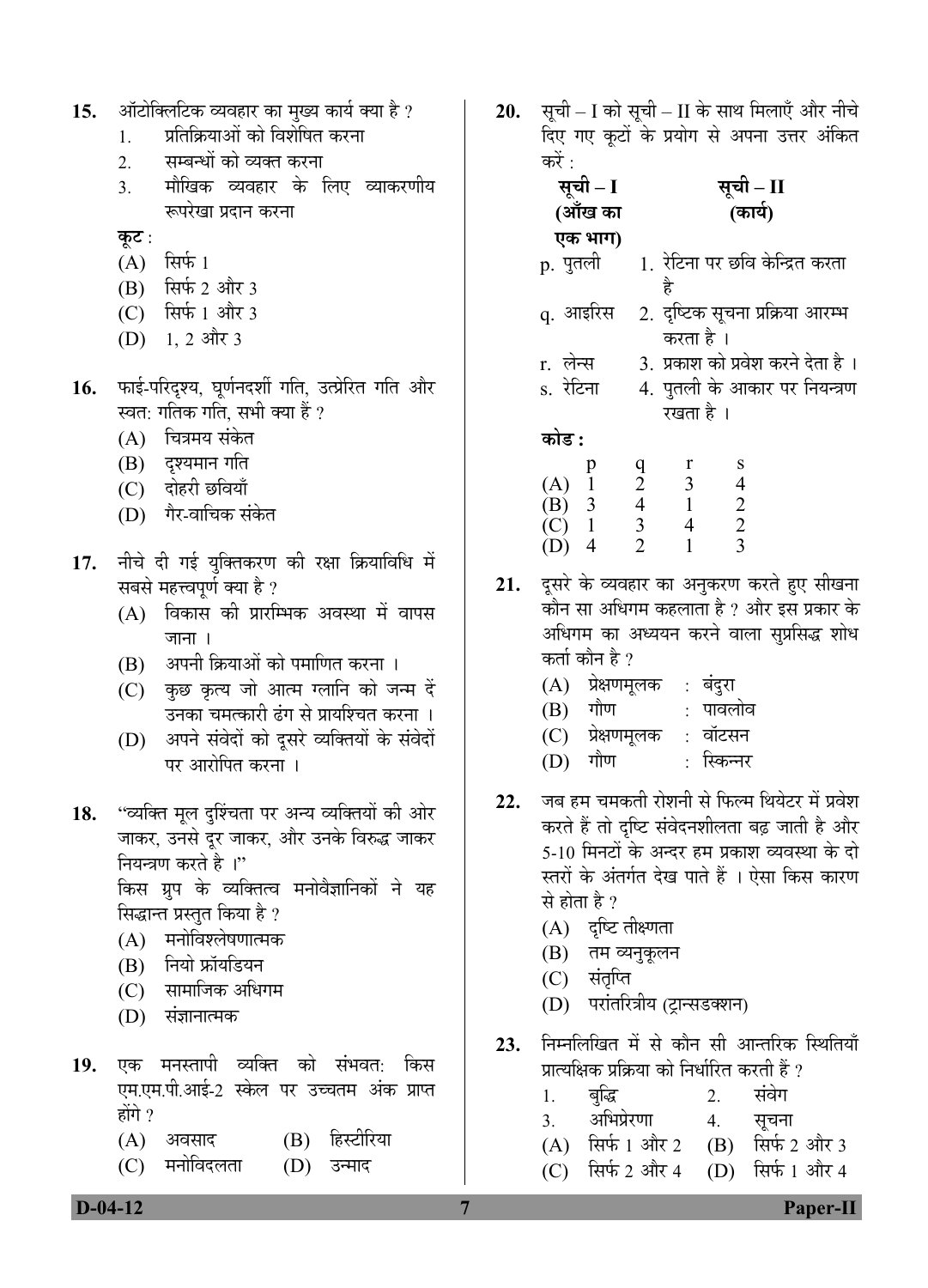- **24.** Wechsler Adult Intelligence Scale has eleven subtests out of which
	- (A) five are verbal and six are performance.
	- (B) six are verbal and five are performance.
	- (C) seven are verbal and four are performance.
	- (D) four are verbal and seven are performance.
- **25.** What is the correct sequence of memory processes ? Indicate your answer using the codes given below :
	- 1. Encoding 2. Storage 3 Attention 4 Retrieval **Codes :**   $(A)$  3, 1, 2, 4 (B) 2, 3, 1, 4
	- $(C)$  1, 3, 2, 4 (D) 3, 2, 1, 4
- **26.** Match the monocular cues with their explanations and select the correct answer using the code given below :

| $List-I$                           |                | $List-II$                               |
|------------------------------------|----------------|-----------------------------------------|
| (Cues)                             |                | (Explanation)                           |
|                                    |                | p. Relative size 1. Straight lines seem |
|                                    |                | to join together as                     |
|                                    |                | they become more                        |
|                                    |                | distant.                                |
| q. Linear                          |                | 2. An object changes                    |
| perspective                        |                | position on<br>the                      |
|                                    |                | retina as the head                      |
|                                    |                | moves.                                  |
| r. Motion                          |                | 3. If two objects are                   |
| Parallax                           |                | of same size, the                       |
|                                    |                | one producing the                       |
|                                    |                | smaller retinal                         |
|                                    |                | farther<br>image is                     |
|                                    |                | away.                                   |
| s. Texture                         |                | 4. The texture of a                     |
| gradient                           |                | surface appears                         |
|                                    |                | smoother<br>as                          |
|                                    |                | distance increases.                     |
| <b>Codes:</b>                      |                |                                         |
| q<br>p<br>$\mathbf 1$<br>$(A)$ 3   | r<br>2         | S<br>$\overline{4}$                     |
| $(B)$ 1<br>$\overline{\mathbf{3}}$ | $\overline{4}$ | $\overline{2}$                          |
| $\overline{c}$<br>$(C)$ 4          | 3              | $\mathbf{1}$                            |
| $\overline{4}$<br>$\overline{2}$   | $\mathbf{1}$   | 3                                       |
|                                    |                |                                         |

- **27.** Read the following two statements, Assertion (A) and Reason (R) and indicate your answer using the codes given below :
	- **Assertion (A) :** Biderman's 'recognition by components' theory states that objects can be thought of as being composed of basic building blocks called Geons.
	- **Reason (R) :** The relationship between features and geons does not exist. Geons are not composed of features such as edges, corners etc.

- $(A)$   $(A)$  and  $(R)$  are false.
- (B)  $(A)$  is false, but  $(R)$  is true.
- (C) Both (A) and (R) are true, but (R) is not the correct explanation  $of (A)$ .
- (D) (A) is true, but (R) is false.
- **28.** Read each of the following two statements – Assertion (A) and Reason (R) and indicate your answer using the codes given below :

**Assertion (A) :** People just coldly store and retrieve bits of data.

**Reason (R) :** Psychologists recognize that people reconstruct their own version of the past.

#### **Codes :**

- (A) Both (A) and (R) are correct and (R) is the correct explanation of (A).
- (B) Both (A) and (R) are correct, but (R) is not the correct explanation  $of (A)$ .
- $(C)$  (A) is false, but  $(R)$  is true.
- (D) (A) is true, but (R) is false.
- **29.** Ventromedial nucleus, a central area on the underside of the hypothalamus, lead to
	- (A) Excessive eating
	- (B) Stop-eating
	- (C) Stop sex
	- (D) Excessive obesity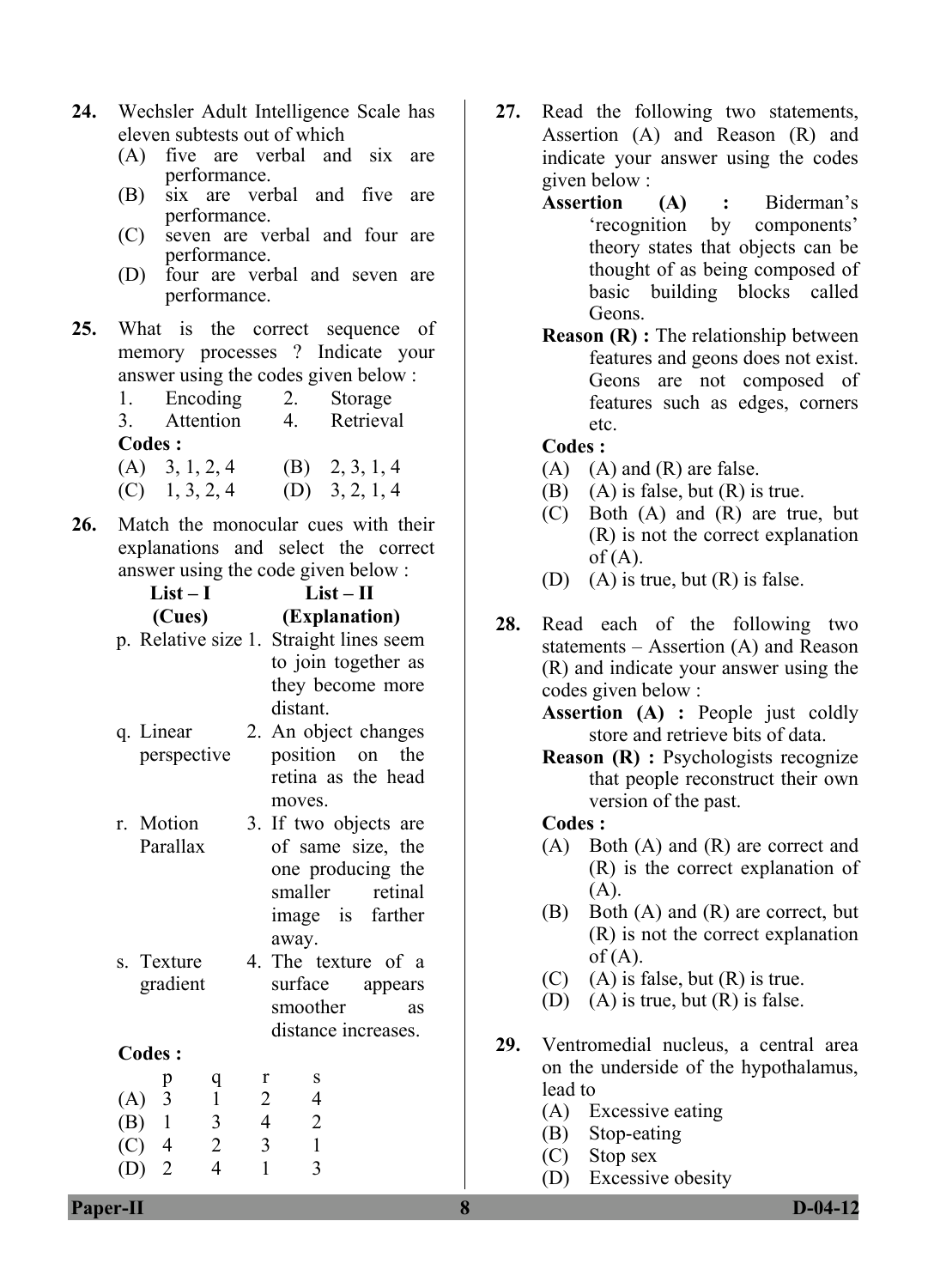| 24. | वैक्सलर प्रौढ़ बुद्धि मापनी के ग्यारह उपपरीक्षण                                                                             |                         |                                                  |  |  |  |  |
|-----|-----------------------------------------------------------------------------------------------------------------------------|-------------------------|--------------------------------------------------|--|--|--|--|
|     | होते हैं जिसमें से                                                                                                          |                         |                                                  |  |  |  |  |
|     | (A) पाँच मौखिक और छ: निष्पादन के हैं ।                                                                                      |                         |                                                  |  |  |  |  |
|     | (B) छ: मौखिक हैं और पाँच निष्पादन के हैं ।<br>(C) सात मौखिक और चार निष्पादन के हैं ।                                        |                         |                                                  |  |  |  |  |
|     |                                                                                                                             |                         |                                                  |  |  |  |  |
|     | (D) चार मौखिक और सात निष्पादन के हैं ।                                                                                      |                         |                                                  |  |  |  |  |
| 25. |                                                                                                                             |                         | स्मृति प्रक्रियाओं का सही अनुक्रम क्या है ? नीचे |  |  |  |  |
|     | दिए कूटों की सहायता से अपना उत्तर बताइए :                                                                                   |                         |                                                  |  |  |  |  |
|     | 1. कूट संकेतन 2.                                                                                                            |                         | संचयीकरण                                         |  |  |  |  |
|     | अवधान<br>3.                                                                                                                 | 4.                      | प्रत्यानयन                                       |  |  |  |  |
|     | कूट :                                                                                                                       |                         |                                                  |  |  |  |  |
|     | $(A)$ 3, 1, 2, 4<br>$(C)$ 1, 3, 2, 4 $(D)$ 3, 2, 1, 4                                                                       |                         | $(B)$ 2, 3, 1, 4                                 |  |  |  |  |
| 26. |                                                                                                                             |                         | सूची - I (एक नेत्री संकेत) को सूची - II (उनकी    |  |  |  |  |
|     |                                                                                                                             |                         | व्याख्या) के साथ सुमेलित करें और नीचे दिए कूटों  |  |  |  |  |
|     | से सही उत्तर का चयन करें :                                                                                                  |                         |                                                  |  |  |  |  |
|     | सूची – I                                                                                                                    |                         | सूची – II                                        |  |  |  |  |
|     | (एक नेत्री संकेत)                                                                                                           |                         | (व्याख्या)                                       |  |  |  |  |
|     | p. सापेक्ष आकार      1.                                                                                                     |                         | जब दो रेखाएँ                                     |  |  |  |  |
|     |                                                                                                                             |                         | ज्यादा दूर हो जाती                               |  |  |  |  |
|     |                                                                                                                             |                         | हैं तो वे दोनों एक                               |  |  |  |  |
|     |                                                                                                                             |                         | दूसरे से मिलती हुई                               |  |  |  |  |
|     |                                                                                                                             |                         | प्रतीत होती हैं ।                                |  |  |  |  |
|     | q. रेखीय परिप्रेक्ष्य                                                                                                       | 2.                      | जब सिर गतियमान                                   |  |  |  |  |
|     |                                                                                                                             |                         | हो तो दृष्टिपटल                                  |  |  |  |  |
|     |                                                                                                                             |                         | पर वस्तु, स्थिति                                 |  |  |  |  |
|     |                                                                                                                             |                         | बदल लेती है ।                                    |  |  |  |  |
|     | r.  गति दिगंतराभास   3.                                                                                                     |                         | यदि दो वस्तुएँ एक                                |  |  |  |  |
|     |                                                                                                                             |                         | समान आकार की                                     |  |  |  |  |
|     |                                                                                                                             |                         | हैं, तो वो वस्तु जो                              |  |  |  |  |
|     |                                                                                                                             |                         | ज्यादा छोटी दृष्टि                               |  |  |  |  |
|     |                                                                                                                             |                         | पटलीय<br>छवि                                     |  |  |  |  |
|     |                                                                                                                             |                         | बनाती है ज्यादा दूर                              |  |  |  |  |
|     |                                                                                                                             |                         | होती है ।                                        |  |  |  |  |
|     | s.  रचना गुण प्रवणता 4.                                                                                                     |                         | दूरी के बढ़ जाने से                              |  |  |  |  |
|     |                                                                                                                             |                         | सतह की रचना                                      |  |  |  |  |
|     |                                                                                                                             |                         | ज्यादा चिकनी                                     |  |  |  |  |
|     |                                                                                                                             |                         | लगती है ।                                        |  |  |  |  |
|     | कूट :                                                                                                                       |                         |                                                  |  |  |  |  |
|     | q                                                                                                                           | r                       | S<br>$\overline{\mathcal{L}}$                    |  |  |  |  |
|     |                                                                                                                             | $\frac{2}{4}$           | $\frac{2}{1}$                                    |  |  |  |  |
|     | (A) $\begin{array}{c} p \\ 3 \\ (B) \\ (C) \\ 4 \\ (D) \\ 2 \end{array}$<br>$\begin{array}{c} 1 \\ 3 \\ 2 \\ 4 \end{array}$ | $\overline{\mathbf{3}}$ |                                                  |  |  |  |  |
|     |                                                                                                                             | $\mathbf{1}$            | 3                                                |  |  |  |  |

- **27.** निम्नलिखित दो कथनों-अभिकथन (A) और कारण (R) को पढिए और दिये गये कूटों से उत्तर दें :
	- **अभिकथन (A) :** बीडरमैन का रिकॉगनीशन बाय <u>कॉम्पोनेंट्स सिद्धान्त बताता है कि वस्तुओं</u> को मूलभूत निर्माणकारी खंडों, जिसे जिओंस कहते हैं, से संघटित समझे जा सकते हैं ।
	- **कारण (R) :** अभिलक्षणों और जिओंस के बीच सम्बन्ध मौजूद नहीं है । जिओंस अभिलक्षणों जैसे किनारे, कोने इत्यादि से संघटित नहीं होते हैं ।

## $\Phi$ **:**

- $(A)$   $(A)$  और  $(R)$  दोनों असत्य हैं।
- (B) (A) असत्य है, परन्तु (R) सत्य है।
- (C) (A) और (R) दोनों सत्य हैं, परन्तु (R),  $(A)$  की सही व्याख्या नहीं है ।
- (D) (A) सत्य है, परन्तु (R) असत्य है।
- 28. नीचे दिये दो कथनों-अभिकथन (A) और कारण (R) पढ़िए और नीचे दिये कृटों की सहायता से अपना उत्तर बताइए:
	- **अभिकथन (A) :** लोग सिर्फ भावशुन्यता के साथ आँकडों का संचय करते हैं और उनका प्रत्यानयन करते हैं ।
	- **कारण (R) :** मनोवैज्ञानिक जानते हैं कि लोग अपने भूतकाल की संरचना स्वयं करते हैं ।

## **Ûæú™ü :**

- (A) (A) और (R) दोनों सही हैं और (R),  $(A)$  की सही व्याख्या है ।
- $(B)$   $(A)$  और  $(R)$  दोनों सही हैं, परन्तु  $(R)$ ,  $(A)$  की सही व्याख्या नहीं है ।
- (C) (A) असत्य है, परन्तु (R) सत्य है।
- (D) (A) सत्य है, परन्तु (R) असत्य है।
- 29. वेन्ट्रोमेडियल न्यूक्लिअस, हाइपोथैलमस के नीचे की तरफ का केन्द्रीय क्षेत्र, किस और प्रवृत करता है ?
	- $(A)$  अत्यधिक खाना
	- (B) खाना बंद कर देना
	- (C) सैक्स बंद कर देना
	- (D) अत्यधिक मोटापा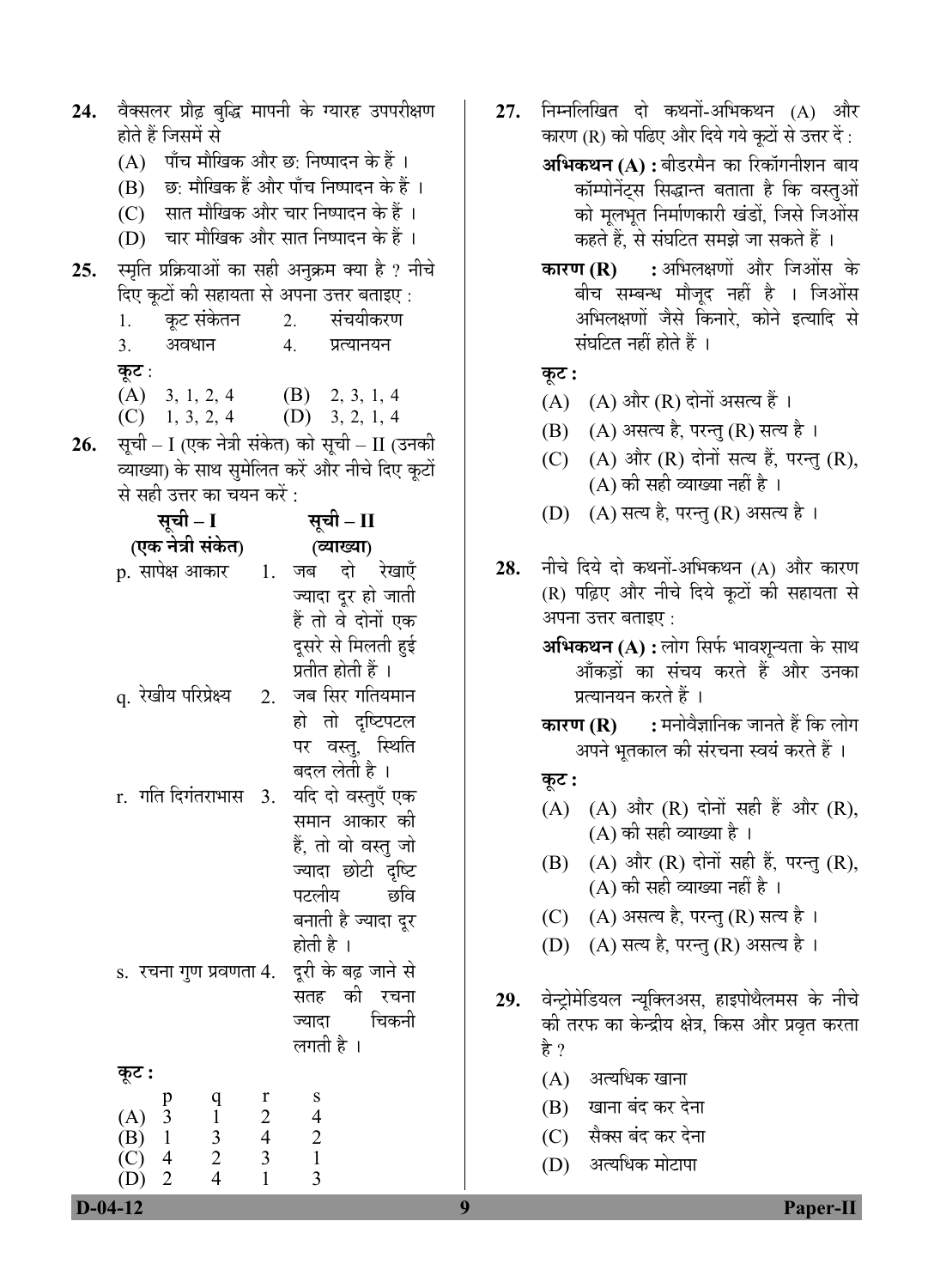**30.** Read each of the following two statements :

> Assertion (A) and Reason (R) and indicate your answer using the codes below :

- **Assertion (A) :** According to interference theory of forgetting, forgetting is caused due to the intervening task which occurs between original task and its recall.
- **Reason (R) :** The intervening task weaken the memory trace.

## **Codes :**

- $(A)$  Both  $(A)$  and  $(R)$  are true and  $(R)$ is the correct explanation of (A).
- (B) Both (A) and (R) are true, but (R) is not the correct explanation  $of (A)$ .
- $(C)$  (A) is true, but  $(R)$  is false.
- (D) (A) is false, but  $(R)$  is true.
- **31.** Match List I with List II and indicate your answer using the codes given below :

| $List-I$                                | $List - II$                                                                           |     | pay it back because paying back is<br>painful. This is an example of                                                                                                       |  |  |
|-----------------------------------------|---------------------------------------------------------------------------------------|-----|----------------------------------------------------------------------------------------------------------------------------------------------------------------------------|--|--|
| (Emotion)                               | (Nerves Activity)                                                                     |     | (A)<br>Repression                                                                                                                                                          |  |  |
| p. Fear                                 | 1. Parasympathetic<br>arousal                                                         |     | <b>Reaction Formation</b><br>(B)<br>(C)<br>Regressia                                                                                                                       |  |  |
| q. Anger                                | 2. Sympathetic<br>arousal                                                             | 35. | Rationalization<br>(D)<br>Whenever daughter performs well in                                                                                                               |  |  |
|                                         | r. Depression 3. Sympathetic<br>and<br>parasympathetic<br>arousal<br>4. Psychosomatic |     | her studies she receives a chocolate<br>from parents but her brother is given a<br>chocolate only when he gets the<br>highest marks in the class. This is a<br>paradigm of |  |  |
| Codes :                                 |                                                                                       |     | negative<br>(A)<br>Positive<br>and<br>reinforcement.                                                                                                                       |  |  |
| p<br>q                                  | $\mathbf r$                                                                           |     | Primary<br>secondary<br>(B)<br>and                                                                                                                                         |  |  |
| 3<br>2<br>(A)                           | $\mathbf{1}$                                                                          |     | reinforcement.                                                                                                                                                             |  |  |
| $\overline{2}$<br>(B)<br>$\overline{1}$ | 3                                                                                     |     | Continuous<br>secondary<br>(C)<br>and<br>reinforcement.                                                                                                                    |  |  |
| (C)<br>$\overline{2}$                   | 3                                                                                     |     | Continuous<br>partial<br>(D)<br>and                                                                                                                                        |  |  |
| $(D)$ 3<br>2                            | 1                                                                                     |     | reinforcement.                                                                                                                                                             |  |  |
| <b>Paper-II</b>                         |                                                                                       | 10  | $D-04-12$                                                                                                                                                                  |  |  |

- **32.** Read the following two statements, Assertion (A) and Reason (R) and indicate your answer using the codes given below :
	- **Assertion (A) :** The high achievement motivation displayed by children has emotional roots.
	- **Reason (R) :** Highly motivated children often have parents who encourage their independence from an early age and praise and reward them for their successes.

#### **Codes :**

- $(A)$  Both  $(A)$  and  $(R)$  are true and  $(R)$ is the correct explanation of (A).
- (B) Both (A) and (R) are true and (R) is not the correct explanation of (A).
- $(C)$  (A) is true, but  $(R)$  is false.
- (D) (A) is false, but  $(R)$  is true.
- **33.** A person, otherwise limited in mental ability, has amazing specific skills. This is because of
	- (A) Academic under-achievement
	- (B) Practical Intelligence
	- (C) Academic over-achievement
	- (D) Savant Syndrome
- **34.** A man borrows money and forgets to pay it back because paying back is painful. This is an example of
	- (A) Repression
	- (B) Reaction Formation
	- (C) Regressia
	- (D) Rationalization
- **35.** Whenever daughter performs well in her studies she receives a chocolate from parents but her brother is given a chocolate only when he gets the highest marks in the class. This is a paradigm of
	- (A) Positive and negative reinforcement.
	- (B) Primary and secondary reinforcement.
	- (C) Continuous and secondary reinforcement.
	- (D) Continuous and partial reinforcement.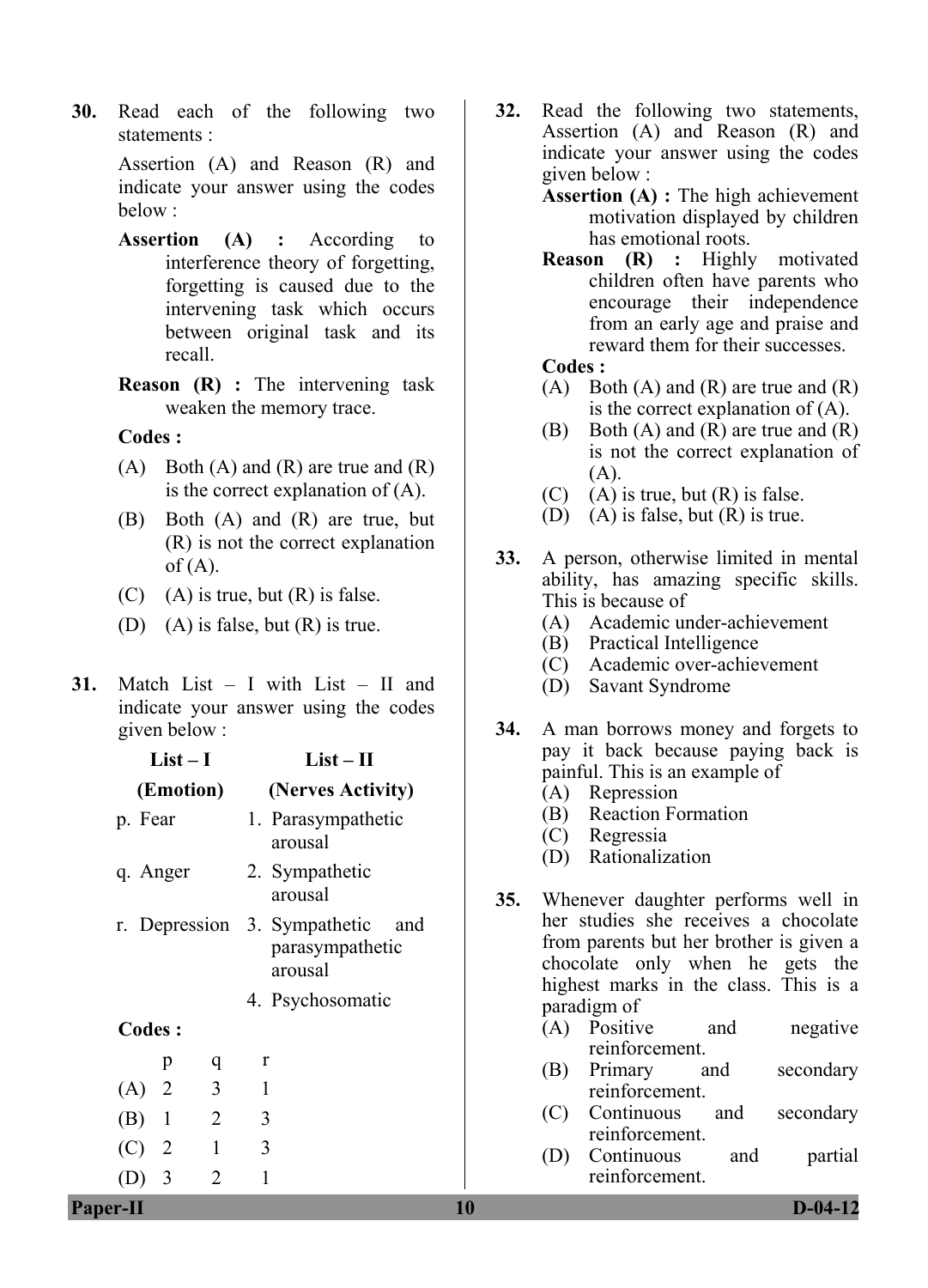- **30.** निम्नलिखित दो कथनों को पढ़ें : अभिकथन (A) तथा कारण (R) और नीचे दिए कूटों की सहायता से अपना उत्तर बताइए :
	- **अभिकथन (A) :** भुलने के व्यतिकरण सिद्धान्त के अनुसार विस्मृति अंतवर्ती कार्य, जो मूल कार्य तथा उसके स्मरण के बीच घटित होता है, के कारण उत्पन्न होती है ।
	- **कारण (R) :** अंतवर्ती कार्य, स्मृति अवशेष को कमजोर करता है ।

# **Ûæú™ü :**

- $(A)$   $(A)$  और  $(R)$  दोनों सत्य हैं और  $(R)$ ,  $(A)$  की सही व्याख्या है ।
- $(B)$   $(A)$  और  $(R)$  दोनों सत्य हैं, परन्तु  $(R)$ ,  $(A)$  की सही व्याख्या नहीं है ।
- (C) (A) सत्य है, परन्तु (R) असत्य है।
- (D) (A) असत्य है, परन्तु (R) सत्य है।
- 31. सूची I को सूची II के साथ सुमेलित करें और नीचे दिए कूटों की सहायता से अपना उत्तर बताइये $\, \cdot \,$

|                                 | सूची – I       |                    | सूची – II                                                              |     |  |
|---------------------------------|----------------|--------------------|------------------------------------------------------------------------|-----|--|
|                                 | (संवेग)        | (तंत्रिका गतिविधि) |                                                                        |     |  |
| p. भय                           |                |                    | 1. परासहानुभूति<br>मूलक<br>प्रबोधन                                     | भाव |  |
| q. क्रोध                        |                |                    | 2. सहानुभूतिकमूलक<br>भाव प्रबोधन                                       |     |  |
| r. अवसाद                        |                |                    | 3. सहानुभूतिमूलक<br>तथा<br>सहानुभूतिमूलक<br>भाव प्रबोधन<br>4. मनोदैहिक | परा |  |
| कूट :                           |                |                    |                                                                        |     |  |
| p                               | q              | r                  |                                                                        |     |  |
| $(A)$ 2                         | 3              | $\mathbf{1}$       |                                                                        |     |  |
| $(B)$ 1                         | $\overline{2}$ | 3                  |                                                                        |     |  |
| $(C)$ 2                         | $\mathbf{1}$   | 3                  |                                                                        |     |  |
| $\overline{\phantom{a}}$<br>(D) | $\overline{2}$ | $\mathbf{1}$       |                                                                        |     |  |

**32.** निम्नलिखित दो कथन : अभिकथन (A) और कारण (R) पढ़ें और नीचे दिये कूटों से सही उत्तर बताइये :

**अभिकथन (A) :** बच्चों द्वारा प्रदर्शित उच्च उपलब्धि की अभिप्रेरणा की जड़ें संवेगात्मक होती हैं ।

- **कारण (R) :** अत्यधिक अभिप्रेरित बच्चों के प्राय: अभिभावक वे होते हैं जो बच्चों की स्वतन्त्रता को आरम्भिक अवस्था से ही प्रोत्साहित करते हैं और उनकी सफलताओं के लिये उनकी प्रशंसा एवं पुरस्कार देते हैं ।
- **Ûæú™ü :**
- $(A)$   $(A)$  और  $(R)$  दोनों सत्य हैं और  $(R)$ , (A) की सही व्याख्या है ।
- $(B)$   $(A)$  और  $(R)$  दोनों सत्य हैं और  $(R)$ , (A) की सही व्याख्या नहीं है ।
- (C) (A) सत्य है, परन्तु (R) असत्य है।
- (D) (A) असत्य है, परन्तु (R) सत्य है।
- **33.** एक व्यक्ति, जिसमें मानसिक क्षमता सीमित होने पर आश्चर्यजनक विशिष्ट कौशल होते हैं । यह निम्नलिखित कारण से होता है :
	- (A) । अकादमिक अल्प-उपलब्धि
	- (B) व्यावहारिक बुद्धि
	- (C) । अकादमिक अति-उपलब्धि
	- (D) ज्ञानि-संलक्षण
- 34. एक व्यक्ति पैसे उधार लेता है और उसे वापस देना भुल जाता है क्योंकि पैसे वापस करना कष्ट कारक है । यह किसका उदाहरण है ?
	- $(A)$  दमन  $(B)$  प्रतिक्रिया विधान
	- (C) प्रतिगमन (D) युक्तिकरण
- 35. जब भी बेटी अपनी पढाई में उत्तम निष्पादन करती है उसे अभिभावकों से चॉकलेट मिलती है, परन्तु उसके भाई को चॉकलेट सिर्फ तभी मिलती है जब वो कक्षा में अधिकतम अंक प्राप्त करता है । यह किसका दृष्टान्त प्रतिरूप है ?
	- $(A)$  सकारात्मक तथा नकारात्मक प्रबलीकरण
	- (B) प्राथमिक तथा गौण (या द्वितीयक) प्रबलीकरण
	- (C) सतत तथा गौण प्रबलीकरण
	- (D) सतत तथा आंशिक प्रबलीकरण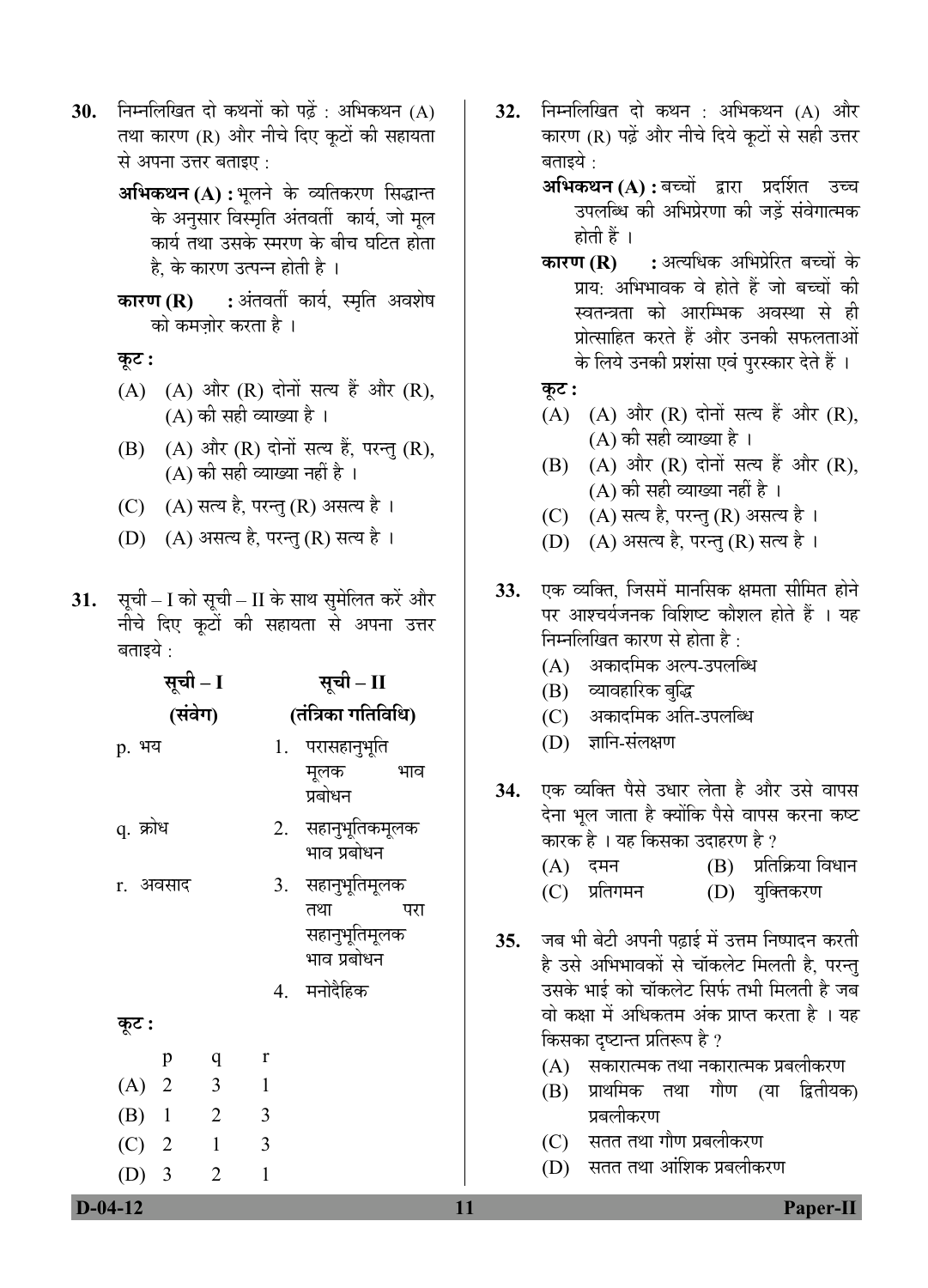- **36.** The location of the optic nerve exit point from the retina of the eye is called as
	- (A) Bipolar cell (B) Fovea
	- (C) Blind spot (D) Cone
- **37.** For an intelligence test, while computing item-remainder correlations for item analysis, we compute
	- (A) Phi-coefficient
	- (B) Spearman rho
	- (C) Tetrachoric correlation
	- (D) Point-biserial correlation
- **38.** Which of the following personality psychologist does not fall in the group of humanistic approaches of personality ?
	- (A) Carl Rogers
	- (B) Rollo May
	- (C) Martin Saligman
	- (D) Abraham Maslow
- **39.** A subject has a T score (Mean = 50;  $SD = 10$ ) of 40 on an abstract reasoning test. The corresponding percentile rank would be
	- (A) 16 (B) 34 (C) 40 (D) 84
- **40.** Which of the following tests are considered to be culture-fair tests of intelligence ?
	- 1. Cattell's Culture-Fair Test of Intelligence
	- 2. Raven's Progressive Matrices
	- 3. Wechsler's Intelligence Scale for Children
	- 4. Goodenough-Harris Test **Codes :**
	- $(A)$  1 only
	- (B) 1 and 2 only
	- $(C)$  1, 2 and 3 only
	- (D) 1, 2 and 4 only
- **41.** The information in terms of sound is maintained in
	- (A) Semantic code
	- (B) Acoustic code
	- (C) Iconic code
	- (D) Information code
- **42.** Which of the following personality tests are considered to be the projective in nature ?
	- 1. Thematic Apperception Test
	- 2. Kent-Rosenoff Word Association Test
	- 3. NEO Five-Factor Inventory
	- 4. Rotter's Incomplete Sentence Blank
	- $(A)$  1 only
	- (B) 1 and 2 only
	- $(C)$  1, 2 and 4 only
	- (D) 2, 3 and 4 only
- **43.** Read each of the following two statements Assertion (A) and Reason (R) and indicate your answer using the codes below :
	- **Assertion (A) :** Thalamus and Hypothalamus play an important role in emotions.
	- **Reason (R) :** Thalamus and Hypothalamus anatomically lie close each other.

- $(A)$  Both  $(A)$  and  $(R)$  are true and  $(R)$ is the correct explanation of (A).
- (B) Both (A) and (R) are true, but (R) is not the correct explanation  $of (A)$ .
- (C) (A) is true,  $(R)$  is false.
- (D) (A) is false,  $(R)$  is true.
- **44.** Taylor conceptualized anxiety as a drive and hypothesized that subjects scoring higher on her anxiety scale would be conditioned faster than the low-scoring subjects. The experimental studies confirmed this hypothesis for eyelid conditioning. The results provide evidence for the
	- (A) predictive validity of the anxiety scale.
	- (B) construct validity of the anxiety scale.
	- (C) concurrent validity of the anxiety scale.
	- (D) content validity of the anxiety scale.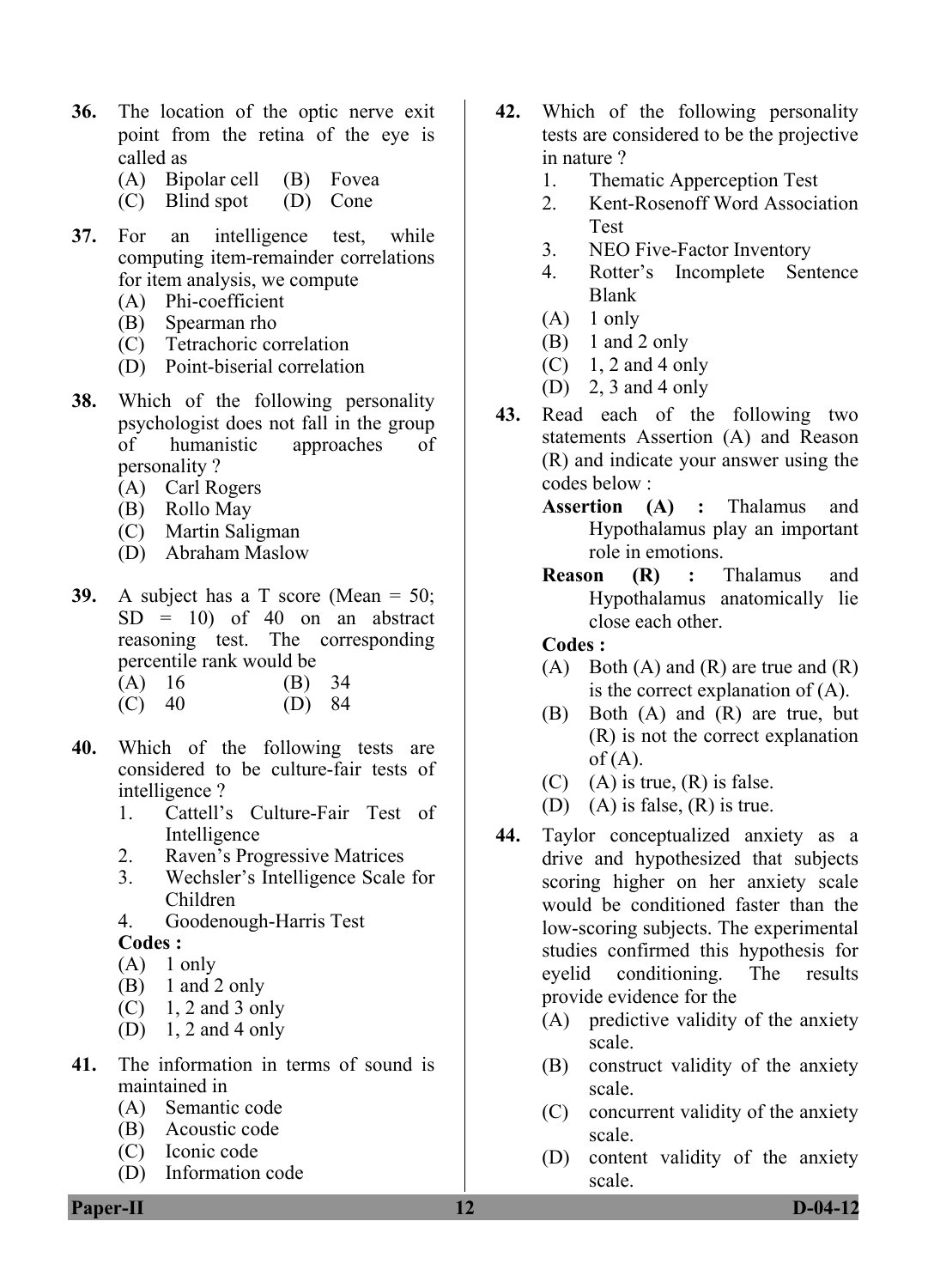- 36. औंख के रेटीना से दृक तन्त्रिका निकास स्थान की अवस्थापना को कहते हैं
	- (A) बाइपोलर सेल (B) फोविया
	- (C) अंध<sup>ि</sup>बन्दु (D) कोन
- 37. बुद्धि परीक्षण के लिये, मद विश्लेषण हेतु मद अवशेष सहसम्बन्धों की गणना करते समय, हम किसकी गणना करेंगे ?
	- $(A)$  फाई गणांक
	- (B) स्पियरमैन रो
	- (C) चतुष्कोष्ठिक सहसम्बन्ध
	- (D) बिन्द द्विपंक्तिक सहसम्बन्ध
- 38. निम्नलिखित में से कौन सा व्यक्तित्व मनोवैज्ञानिक, व्यक्तित्व के मानवतावादी दृष्टिकोण के ग्रुप के अन्तर्गत नहीं आता है ?
	- (A) कार्ल रॉजर्स (B) रोलो में
	- (C) मार्टिन सेलिगमन (D) अब्राहम मैसलो
- 39. एक प्रयोज्य अमूर्त तर्कना परीक्षण पर 40 का T स्कोर (माध्य = 50 ; मानक विचलन = 10) प्राप्त करता है । प्रयोज्य की समवर्ती शततमक श्रेणी क्या होगी ?
	- (A) 16 (B) 34 (C) 40 (D) 84
- 40. निम्नलिखित में से कौन से परीक्षण बुद्धि के संस्कृति मुक्त परीक्षण समझे जाते हैं ?
	- 1. बुद्धि का केटेल का कल्चर फेअर परीक्षण
	- 2. रेवन के प्रगामी मैट्रिसिस
	- 3. बच्चों के लिए वेशलर बुद्धि मापनी
	- 4. गडेन्-हैरिस परीक्षण
	- **कुट** :
	- $(A)$  सिर्फ 1
	- $(B)$  सिर्फ 1 और 2
	- $(C)$  सिर्फ 1, 2 और 3
	- $(D)$  सिर्फ 1, 2 और 4
- 41. ध्वनि के सम्बन्ध में सूचना निम्नलिखित में रखी जाती है :
	- (A) शब्दार्थ कुट
	- (B) ध्वन्यनुकरण कूट
	- (C) प्रतिमा सम्बन्धी कुट
	- (D) सूचना कूट
- **42.** निम्नलिखित में से कौन से व्यक्तित्व परीक्षण प्रक्षेपणीय प्रकृति के समझे जाते हैं ?
	- 1. कथानक संप्रत्यक्षण परीक्षण
	- 2. केन्ट-रोजेनोफ शब्द साहचर्च परीक्षण
	- 3. निओ (NEO) पाँच घटक सूची
	- 4. रोटर का अपूर्ण वाक्य रिक्त (या निरंक)
	- $(A)$  सिर्फ 1
	- $(B)$  सिर्फ 1 और 2
	- $(C)$  सिर्फ 1, 2 और 4
	- $(D)$  सिर्फ 2, 3 और 4
- **43.** निम्नलिखित दोनों कथन अभिकथन (A) और कारण (R) पढ़ें और नीचे दिए गए कुटों का प्रोयग करते हुए उत्तर अंकित करें :
	- **अभिकथन (A) :** थैलेमस और हाइपोथैलेमस की संवेग में महत्त्वपूर्ण भूमिका होती है ।
	- **कारण (R) :** थैलेमस और हाइपोथैलेमस शरीर-रचनात्मक रूप से एक दूसरे के निकट रहते हैं ।

 $\Phi$ **:** 

- $(A)$   $(A)$  और  $(R)$  दोनों सत्य हैं और  $(R)$ , (A) की सही व्याख्या है ।
- $(B)$   $(A)$  और  $(R)$  दोनों सत्य हैं, किन्तु  $(R)$ ,  $(A)$  की सही व्याख्या नहीं है ।
- (C) (A) सत्य है, (R) असत्य है ।
- (D) (A) असत्य है, (R) सत्य है।
- <del>44. टेलर ने दश्चिन्ता को अंतर्नोद के रूप में</del> प्रत्ययीकरण किया कि जो प्रयोज्य दश्चिन्ता मापनी पर उच्च प्राप्तांक पाते हैं, वे शीघ्रता से अनुकूलित होंगे बजाय न्यन प्राप्तांक पाने वाले प्रयोज्यों के । प्रायोगिक अध्ययन, पलक (या नेत्रच्छद) अनुकूलन के लिये इस परिकल्पना की पुष्टि करते हैं । परिणाम निम्नलिखित के लिए साक्ष्य प्रदान करते हैं :
	- $(A)$  दुश्चिन्ता मापनी की भविष्यसृचक वैधता
	- (B) दश्चिंता मापनी की संरचनात्मक वैधता
	- (C) दुश्चिंता मापनी की समवर्ती वैधता
	- (D) दृश्चिंता मापनी की विषयवस्तु वैधता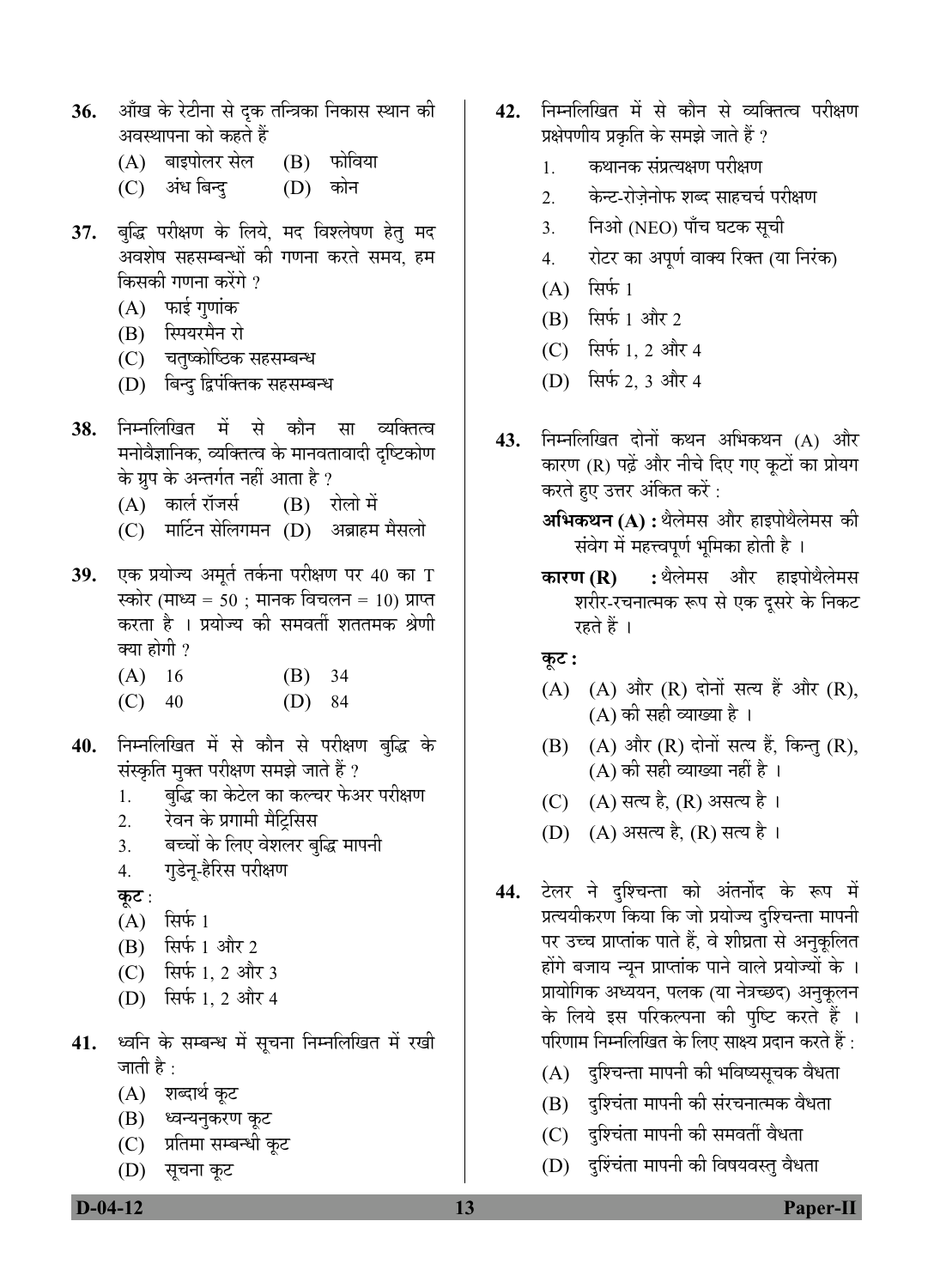- **45.** Given below are two statements, one labelled as Assertion (A) and the other labelled as Reason (R). Indicate your answer using the codes given below :
	- **Assertion (A) :** According to Flynn, performance on IQ tests has substantially increased around the world at all age levels.
	- **Reason (R) : Performance on IQ tests** is because of the interaction between genetics and environment.

- $(A)$  Both  $(A)$  and  $(R)$  are true and  $(R)$ is the correct explanation of (A).
- (B) Both (A) and (R) are true, but (R) is not the correct explanation  $of (A)$ .
- $(C)$  (A) is true, but  $(R)$  is false.
- (D) (A) is false, but (R) is true.

#### **Question Nos. 46 to 50 :**

Read the following paragraph and answer the five questions which follow :

 The concept of variable is of central importance in research. In psychological research, variables can be classified in several ways. Edwards has classified variables in three types – stimulus variables, behavioural variables and organismic variables. From another perspective, variables have been classified into two types – the continuous variables and discrete variables. The discrete variables are further subclassified as real discrete variables and artificially discrete variables.

 The variables in research can be defined in various ways, the two common types of definitions being – constitutive definitions and operational definitions. The operationalization of variables is of crucial importance in carrying out actual research. The tentative statements of expected relationship between two or more variables are called hypotheses. The research hypotheses may be directional or nondirectional. Needless to say that the hypotheses constitute to be the powerful tools in psychological research.

- **46.** Which of the following variable/s can be labelled as organismic variable/s ?<br>1. Task complexity
	- 1. Task complexity<br>2. Intelligence
	- 2. Intelligence<br>3 Errors made
	- 3. Errors made while learning task
	- Heart rate
	- **Codes :**
	- $(A)$  4 only
	- (B) 2 and 4 only
	- $(C)$  1, 2 and 4 only
	- (D) 2, 3 and 4 only
- **47.** Which one of the following is an example of an artificially discrete variable ?<br>(A) Number of children in a fai
	- Number of children in a family
	- (B) Nationality
	- (C) Sex
	- (D) Examination results in terms of pass and fail
- **48.** Which of the following is/are operational definitions of intelligence?<br>1 Intelligence ratings by an
	- Intelligence ratings by an observing psychologist.
	- 2. Intelligence as an ability to think critically, solve problems and adapt to the novel situations.
	- 3. Intelligence as a score on Raven's Progressive matrices. **Codes :**
	- $(A)$  2 only  $(B)$  3 only
	- (C) 1 and 3 only (D) 1, 2, 3
- **49.** 'Males are more extraverted than females' is an example of
	- (A) Null hypothesis<br>(B) Non-directional
	- Non-directional hypothesis
	- (C) Directional hypothesis
	- (D) Unverifiable hypothesis
- **50.** Which of the following represent/s stylistically correct version/s of a hypothesis ?
	- 1. To study the relationship intelligence and academic achievement.
	- 2. Is there a relationship between intelligence and academic achievement ?
	- 3. Intelligence and academic achievement are positively correlated.
	- 4. Intelligence and academic achievement are unrelated.

#### **Codes :**

- 
- (A)  $1$  only (B)  $3$  only (C)  $1$  and  $2$  only (D)  $3$  and  $4$  only  $(C)$  1 and 2 only  $(D)$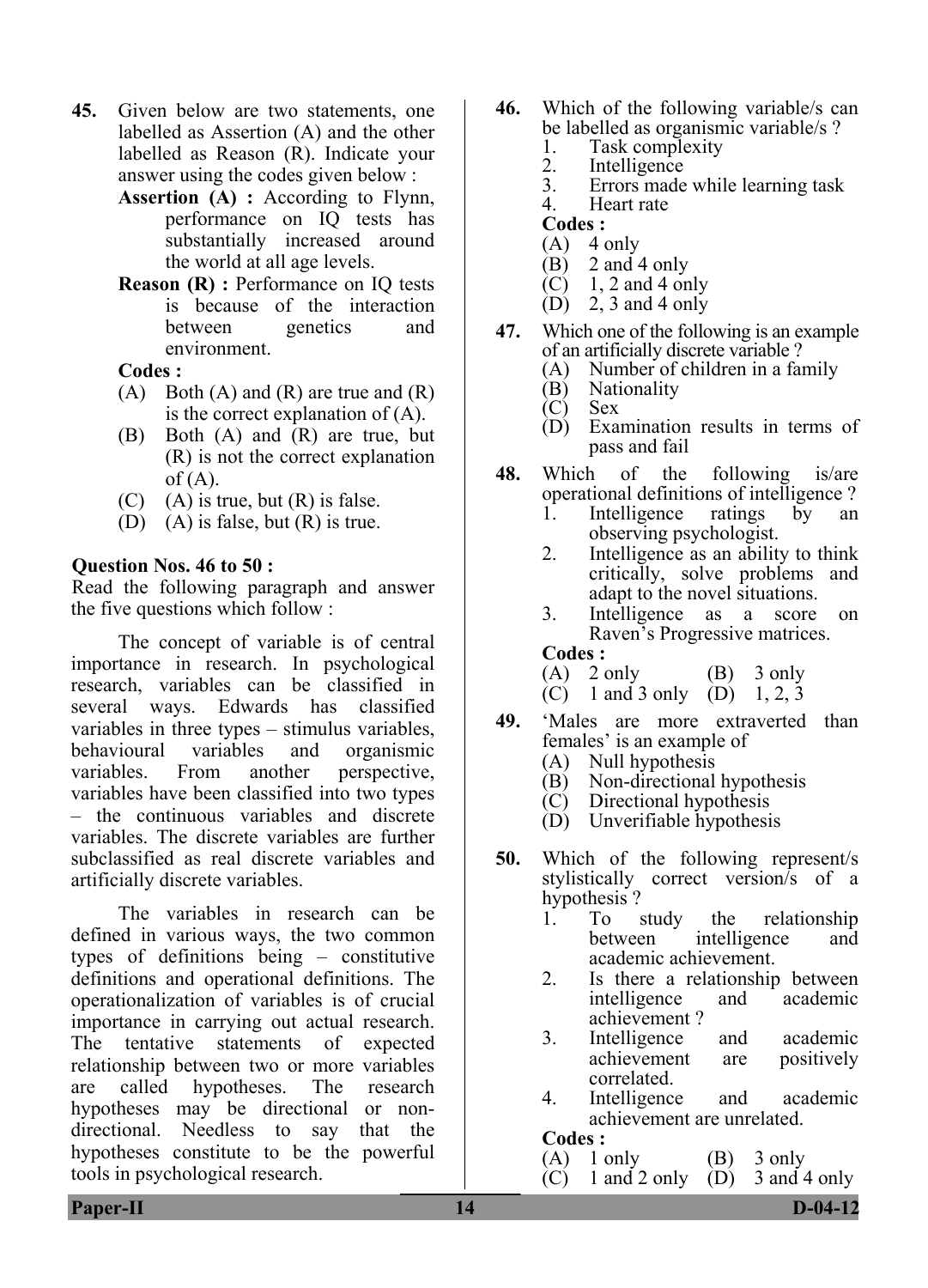- **45.** नीचे दो कथन दिए गए हैं. एक को अभिकथन (A) और दूसरे को कारण (R) का नाम दिया गया है । नीचे दिये कुटों की सहायता से अपना उत्तर बताएँ : **अभिकथन (A) :** फ्लिन के अनुसार, बुद्धि लब्धि (IQ) परीक्षणों में निष्पादन विश्व भर में सभी आय स्तरों पर काफी बढ़ गया है ।
	- **कारण (R) :** IQ परीक्षणों में निष्पादन आनुवंशिकी तथा वातावरण के बीच अंत: क्रिया के कारण होता है ।

 $\overline{\phi}$ :

- $(A)$   $(A)$  और  $(R)$  दोनों सत्य हैं और  $(R)$ ,  $(A)$  की सही व्याख्या है ।
- $(B)$   $(A)$  और  $(R)$  दोनों सत्य हैं, परन्तु  $(R)$ , (A) की सही व्याख्या नहीं है ।
- (C)  $(A)$  सत्य है, परन्तु (R) असत्य है।
- (D) (A) असत्य है, परन्तु (R) सत्य है।

प्रश्न 46 से 50 ·

निम्नलिखित परिच्छेद को पढे और नीचे दिए पाँच प्रश्नों का उत्तर दें :

शोध में चर का प्रत्यय केन्द्रीय महत्त्व का है । मनोवैज्ञानिक शोध में. चरों को विविध तरीकों से वर्गीकृत किया जा सकता है । एडवर्ड्स ने चरों को तीन रूपों में वर्गीकृत किया है – उद्दीपन चर, व्यवहारपरक चर और जैविक चर । एक अन्य परिप्रेक्ष्य से. चरों को दो रूपों में वर्गीकृत किया गया है – सतत चर और असतत चर । असतत चरों को आगे वास्तविक असतत चर और कृत्रिम रूप से असतत चरों के रूप में वर्गीकृत किया गया है ।

शोध में चरों को विभिन्न तरीके से परिभाषित किया जा सकता है । सामान्य तौर पर दो प्रकार की परिभाषाएँ दी जाती हें – संघटक परिभाषाएँ और प्रचालनात्मक परिभाषाएँ । वास्तविक शोध करने में चरों के प्रचालनीकरण का अत्यधिक महत्त्व है । दो या ज्यादा चरों के बीच प्रत्याशित सम्बन्ध के अंतरिम विवरण को परिकल्पना कहते हैं । शोध परिकल्पनाएँ निर्देशनात्मक अथवा गेर-निर्देशनात्मक हो सकती हैं । यह कहना अनावश्यक होगा कि मनोवैज्ञानिक शोध में. परिकल्पनाएँ शक्तिशाली साधन होती हैं ।

- 46. निम्नलिखित में से किन चरों को जैविक चरों का नाम दिया जा सकता है ?
	- 1. कार्य जटिलता<br>2. बद्धि
	- बद्धि
	- 3. कार्य सीखते हए त्रटियाँ करना
	- 4. हृदय की धडकन
	-
	- **कूट** :<br>(A) सिर्फ 4  $(B)$  सिर्फ 2 और 4
	- (C)  $\bar{R}$ फ़्रिफ़ 1, 2 और 4 (D) सिर्फ 2, 3 और 4
- 47. कत्रिम रूप से असतत चर का उदाहरण निम्नलिखित में से क्या है ?<br>(A) परिवार में बच्चों की
	- (A) परिवार में बच्चों की संख्या<br>(B) राष्ट्रीयता
	- राष्ट्रीयता<br>लिंग
	- $(C)$
	- $(D)$  पास तथा फेल वर्गों में परीक्षा परिणाम
- 48. बुद्धि की प्रचालनात्मक परिभाषा निम्नलिखित में से क्या है ?
	- 1. प्रेक्षण करने वाले मनोवैज्ञानिक द्वारा बुद्धि का श्रेणी निर्धारण
	- <u>2. आलोचनात्मक रूप से सोचने की योग्यता</u> के रूप में बुद्धि समस्याओं का समाधान करती है और नूतन स्थितियों के साथ समायोजन करती हैं ।
	- 3. रेवन के प्रगामी आधात्री (मैटिसिस) पर स्कोर (प्राप्तांक) के रूप में बद्धि
	- <u>कट :</u>
	- (A) सिर्फ 2 (B) सिर्फ 3<br>(C) सिर्फ 1 और 3 (D) 1, 2, 3
	- $(C)$  सिर्फ 1 और 3
- 49. 'स्त्रियों की तुलना में पुरुष ज्यादा बहिर्मुखी होते हैं', यह किसका उदाहरण है ?
	- (A) निष्प्रभावी परिकल्पना
	- (B) गैर-निर्देशनात्मक परिकल्पना
	- (C) निर्देशनात्मक परिकल्पना
	- (D) असत्यापनीय परिकल्पना
- **50.** निम्नलिखित में से क्या परिकल्पना का शैलीगत रूप से सही रूप (या संस्करण) बताता है ?
	- <u>1. बुद्धि</u> और अकादमिक उपलब्धि के बीच सम्बन्ध का अध्ययन ।
	- 2. क्या बुद्धि तथा अकादमिक उपलब्धि के<br> बीच सम्बन्ध है ?<br>3. बुद्धि और अकादमिक उपलब्धि
	- 3. ²Öãרü †Öî¸ü †ÛúÖ¤ü×´ÖÛú ˆ¯Ö»Öײ¬Ö ÃÖÛúÖ¸üÖŸ´ÖÛú ºþ¯Ö ÃÖê ÃÖÆüÃÖ´²Ö×®¬ÖŸÖ Æîü
	- 4. बुद्धि और<br>असम्बन्धित है ।
	- <u>क</u>ूट :
	- (A) सिर्फ 1 (B) सिर्फ 3<br>(C) सिर्फ 1 और 2 (D) सिर्फ 3
	- $(D)$  सिर्फ 3 और 4